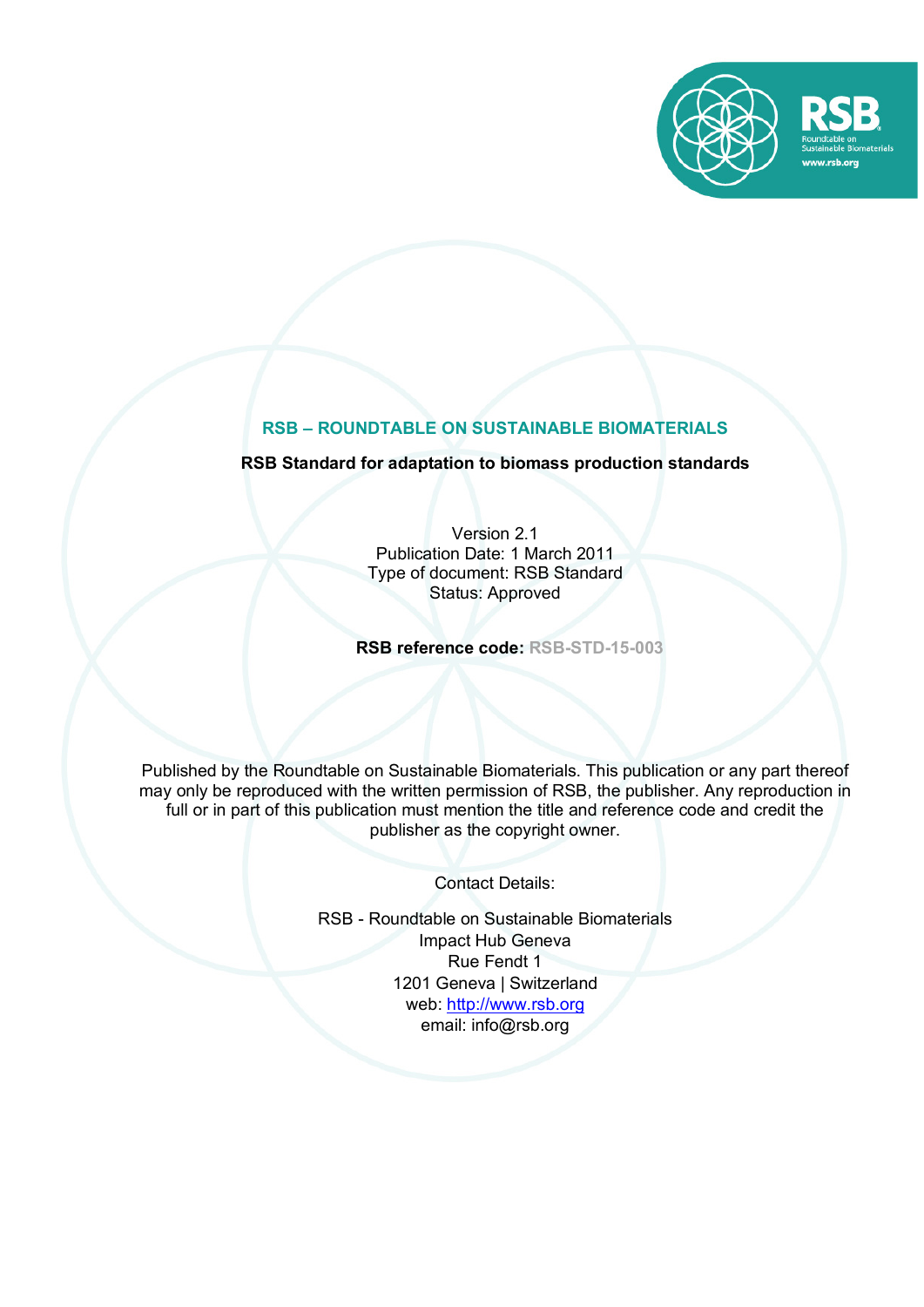

#### **Introduction**

The objective of RSB-STD-15-003, *Standard for adaptation to biomass production standards*, is to ensure that the *RSB Principle*s, *RSB Criteria* and *RSB Indicators* applicable to feedstock producers can be adapted in order to integrate relevant and compatible *existing biomass production standards* in the scope of certification of conformity with the *RSB Principles & Criteria*. Corresponding adaptations are defined in *RSB Interface Standard*s. If the requirements of relevant and compatible *existing biomass production standards* are equivalent to or more stringent than the requirements of the *RSB Principles & Criteria*, these standards can be recognized by *RSB* as technically equivalent.





The objective of these procedures is to ensure that the adaptations will be conducted in efficient, consistent, transparent and standardized manner. In addition to this document all relevant responsibilities will be defined for conducting the adaptation, evaluation and approval process.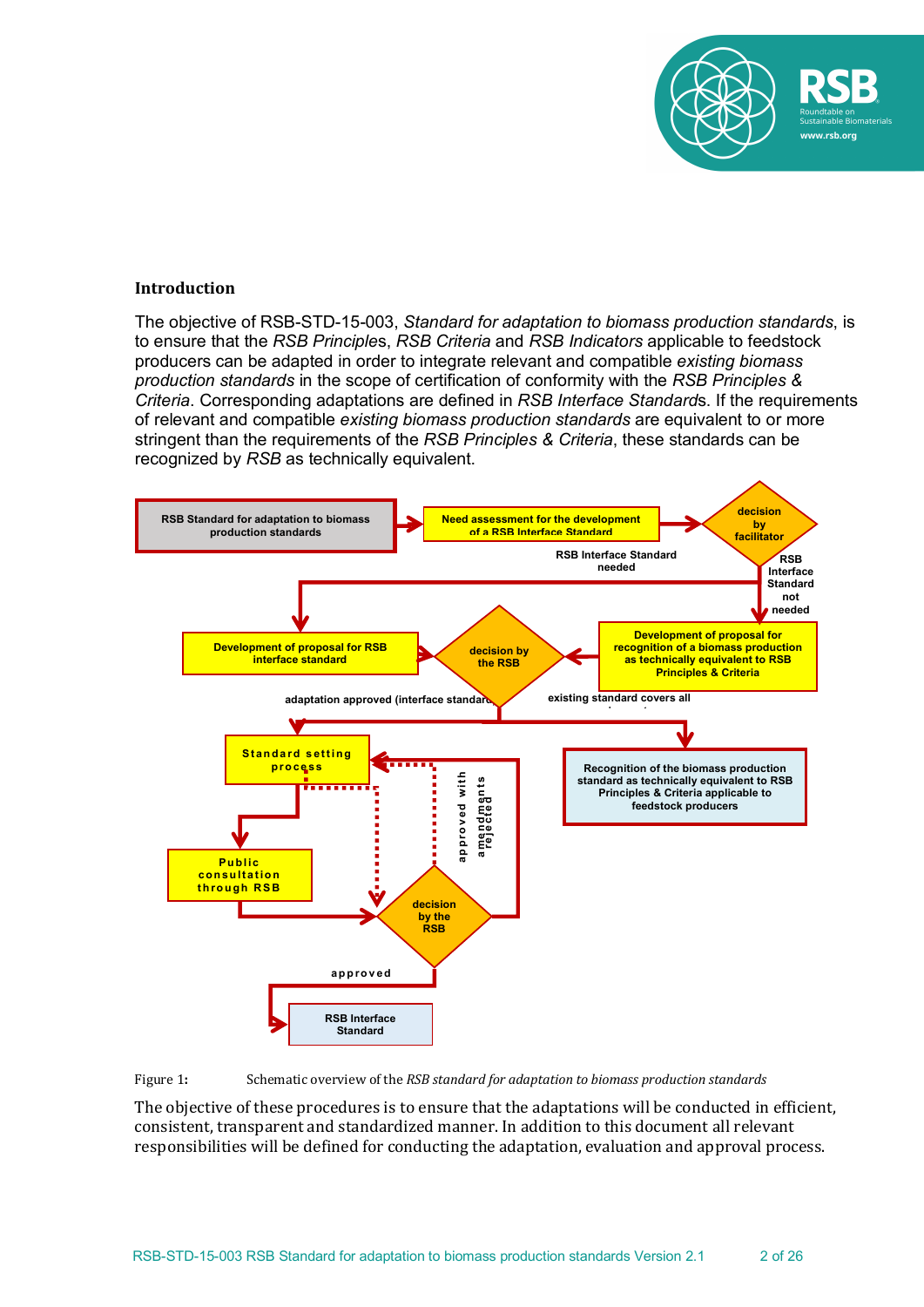

The formal decision to develop a new *RSB Interface Standard* or to recognize an *existing biomass production standard* as technically equivalent to *RSB Principles & Criteria* is taken by *RSB*, based on a need assessment and proposal submitted by an entity with a demonstrated interest in the adaptation of the *RSB Principles*, *RSB Criteria* and/or the *RSB Indicators* to the *existing biomass production standard*. Until a *RSB Interface Standard* is approved or an existing biomass production standard recognized as technically equivalent by the *RSB*, the *RSB Principles* & *Criteria* are applicable. 

When the *RSB Principles* & *Criteria* are amended, appropriate changes to the *RSB Interface Standard* must be made within 12 months.

The users of this standard are legal entities or natural persons proposing the *development of a RSB Interface Standard* or the recognition of technical equivalence of a *existing biomass production standard* and the *RSB*.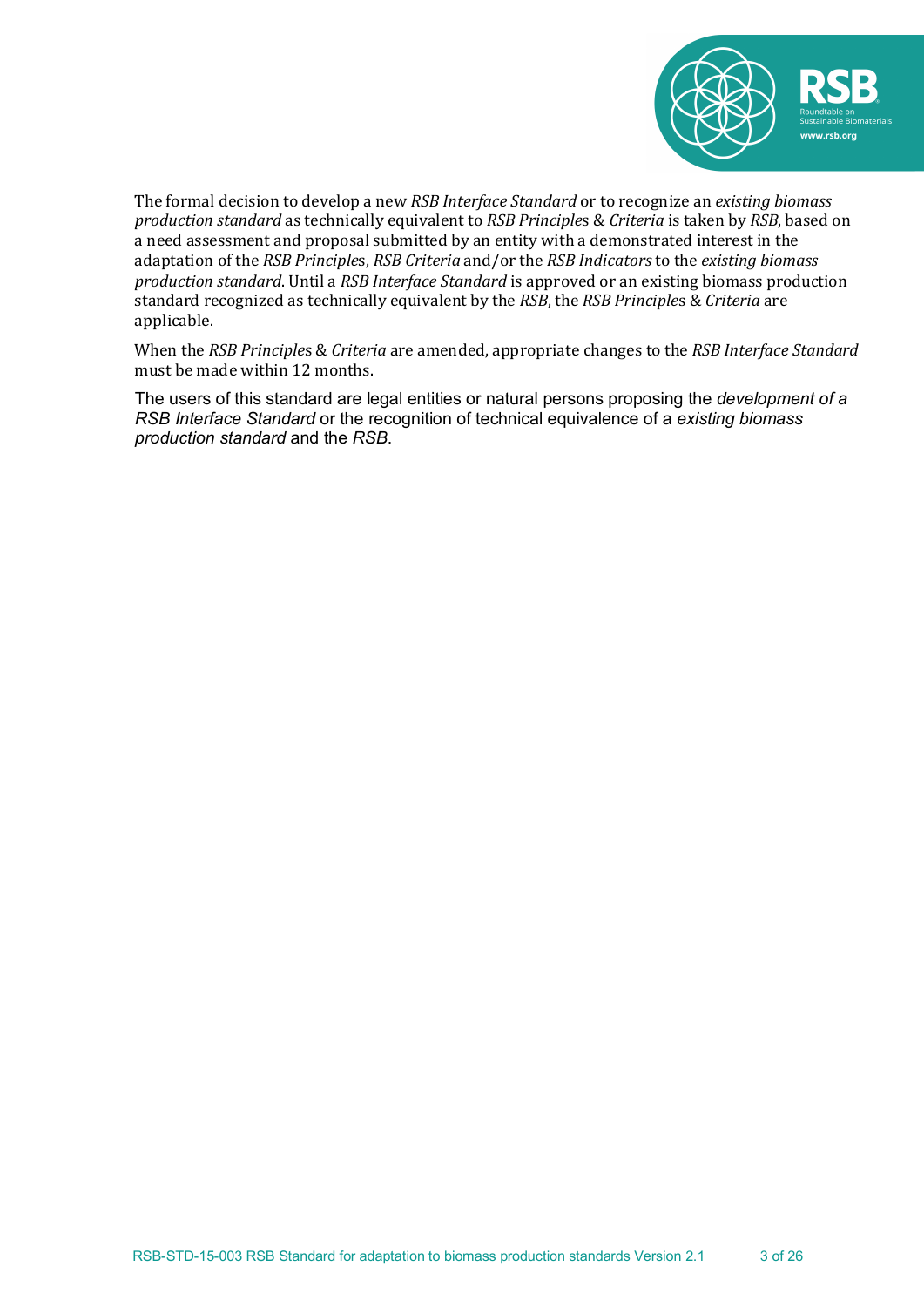

**Table of contents**

- **A. Intent of this standard**
- **B. Scope of this standard**
- **C. Status and effective date**
- **D. Note on use of this standard**
- **E. References**
- **F. Terms and definitions**
- **G. Requirements**

**PART 1 - PROCESS**

- **1.** General requirements for the adaptation to existing **biomass production standards**
- 2. Process for the development and approval of a RSB **Interface Standard**
- **3.** Process for the recognition of technical equivalence **of existing biomass production standards**

#### **PART 2 - CONTENT**

- **4. Reference to scope and conditions**
- **5. Adaptation of RSB Principles, RSB Criteria and RSB Indicators to existing biomass production**

# **standards**

5.1. Need assessment for the development of a RSB **Interface Standard**

**5.2. Adaptation of the RSB Principles, Criteria** and Indicators to existing biomass **production standards**

#### **ANNEX A**

Requirements for the written proposal for development of **a RSB Interface Standard**

#### **ANNEX B**

**Requirements for the written proposal for recognition of an existing biomass production standard**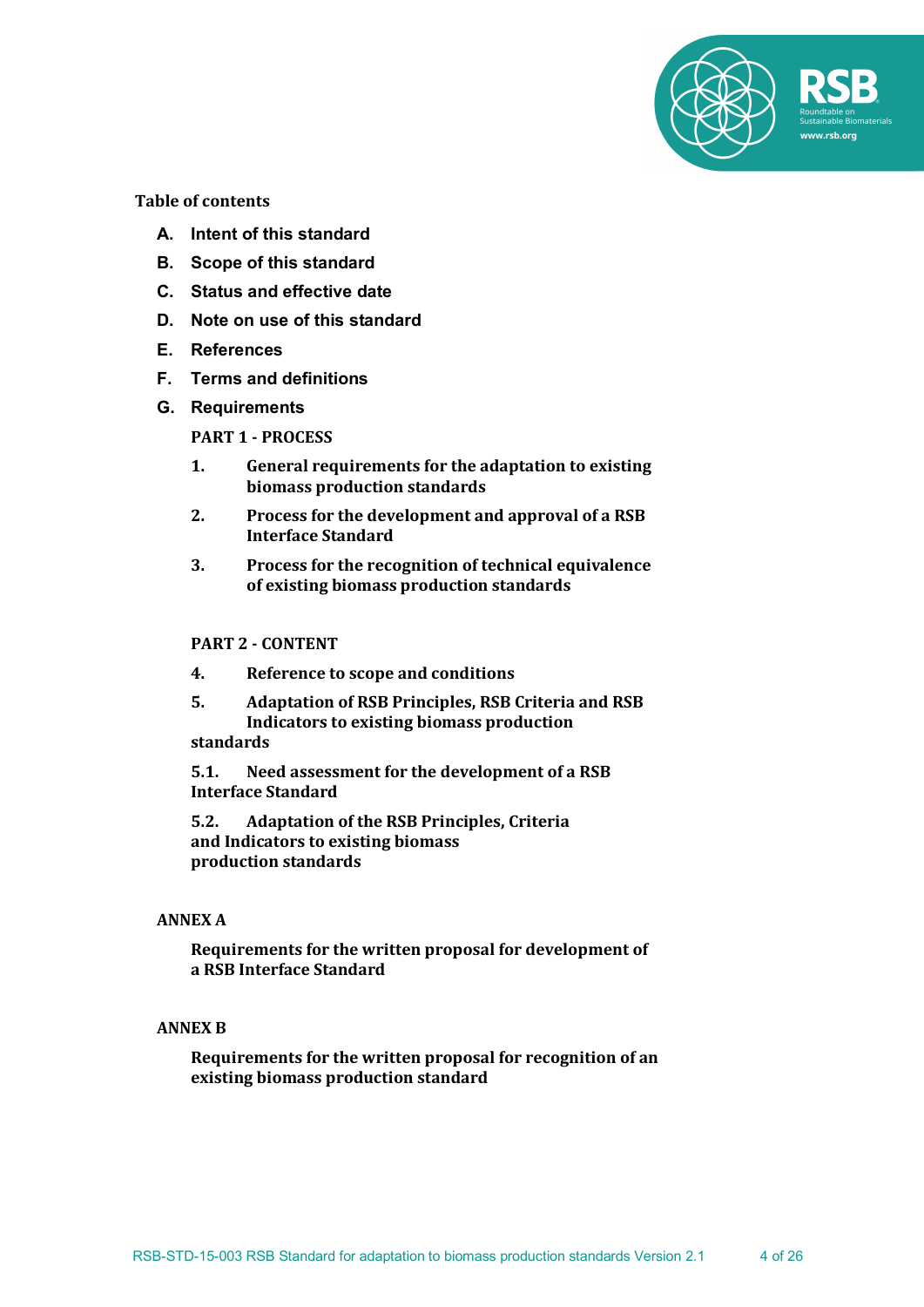

#### **A. Intent of this standard**

This standard is intended to ensure that *RSB Principles, RSB Criteria* and *RSB Indicators* can be adapted to integrate *existing biomass production standards* in the scope of certification of conformance with *RSB Principles & Criteria*. To this end the standard defines the requirements for the analysis of gaps between *RSB Principles & Criteria* and *existing biomass production* standards, for the development of *RSB Interface Standards* where necessary and for the process from application to decision on *approval by RSB*. The process shall be undertaken under the following conditions:

- i. The *existing biomass production standard* is already used widely and facilitates the certification of substantial quantities of sustainable biomass production.
- ii. Implementation of the *existing biomass production standard* is verified through independent certification systems which are equivalent in systems, rigor and outcome to the RSB certification systems.
- iii. The standard setting and certification processes of the *existing biomass production standard* meets international norms and best practices.

The requirements for the process for the development of the *RSB Interface Standard* listed below are intended to ensure that any entity or person initiating a process for development of a *RSB* Regional Standard is fully able to successfully complete the development process and maintain the resulting *RSB Interface Standard* in the long term. *Constituents* and *stakeholder* who feel that the development of a *RSB Interface Standard* is necessary, but who do not have the ability to initiate such a development process (e.g. for lack of available resources, etc.) should approach the *RSB* for guidance on the possibilities to address their respective concerns with respect to the *RSB Principles & Criteria* and corresponding *indicators*.

#### **B.** Scope of this standard

This standard is an international standard and valid worldwide, and specifies the requirements for the adaptation *RSB Principles, RSB Criteria* and *RSB Indicators* to *existing biomass production standards* and the development of *RSB Interface Standards* and the recognition of technical equivalence of *existing biomass production standards*.

#### **C. Status and effective date**

The version 2.0 of the *RSB Standard for adaptation to biomass production standards* shall be effective on 1 March 2011.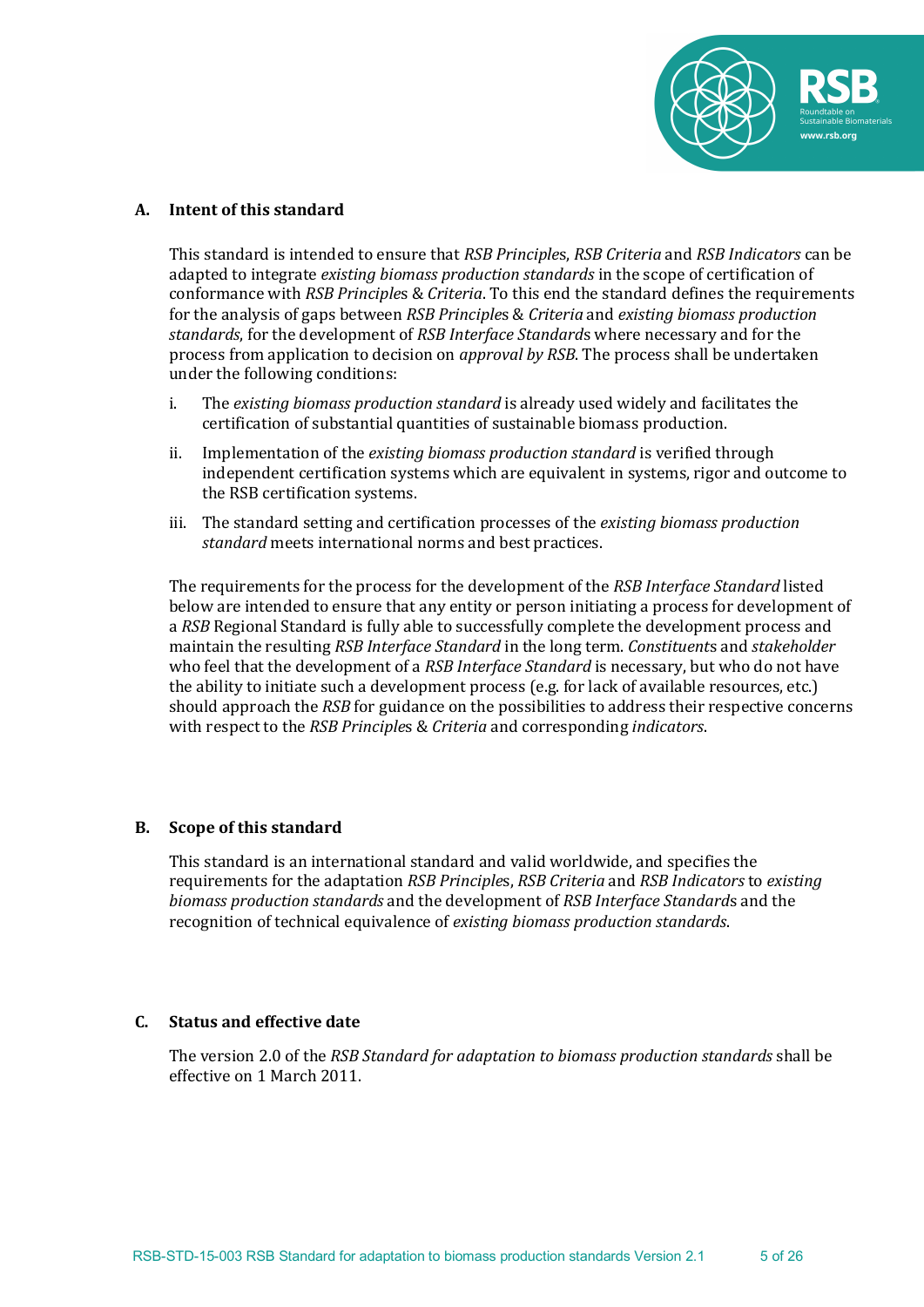

#### **D.** Note on the use of this standard

All aspects of this standard are considered to be normative, including the intent scope, standard *effective date*, references, terms and definitions, tables and annexes, unless otherwise stated.

Users implementing this standard shall ensure that the intent of this standard is met. To ensure that the intent of this standard is met users shall implement all of the requirements specified in this standard, and any and all additional measures necessary to achieve the intent of this standard.

These procedures are designed to comply with the ISEAL Code of Good Practice for Setting Social and Environmental Standards (2006), and thereby to demonstrate compliance with the applicable requirements of ISO/IEC Guide 59 Code of good practice for standardization, and the WTO Technical Barriers to Trade (TBT) Agreement Annex 3 Code of good practice for the preparation, adoption and application of standards. Excerpts from the TBT Second Triennial Review Annex 4, Principles for the Development of International Standards, Guides and Recommendations with Relation to Articles 2, 5 and Annex 3 of the Agreement have also been drawn upon where appropriate.

#### **E. References**

ISO Guide 59: Code of Good Practice for Standardization. 1994

ISEAL Code of Good Practice for Setting Social and Environmental Standards. P005 - Public Version 4 - January, 2006

WTO Agreement on Technical Barriers to Trade (TBT) Agreement. Annex 3: Code of good practice for the preparation, adoption and application of standards

WTO TBT Second Triennial Review Annex 4, Principles for the Development of International Standards, Guides and Recommendations with Relation to Articles 2, 5 and Annex 3 of the Agreement

RSB Principles & Criteria, RSB-STD-01-001

#### **F. Terms and definitions**

The Terms and definitions listed below refer to the use of terms in this *RSB Standard for adaptation* to biomass production standards *(RSB-STD-15-003)*. While the terms listed below may be used differently in other documents and contexts, the definitions listed below are binding for this document. Terms used in the text of this standard, for which a definition is provided below, are written in italics. A full list of definitions can be found in *RSB-DOC-10-002 RSB Glossary of terms*.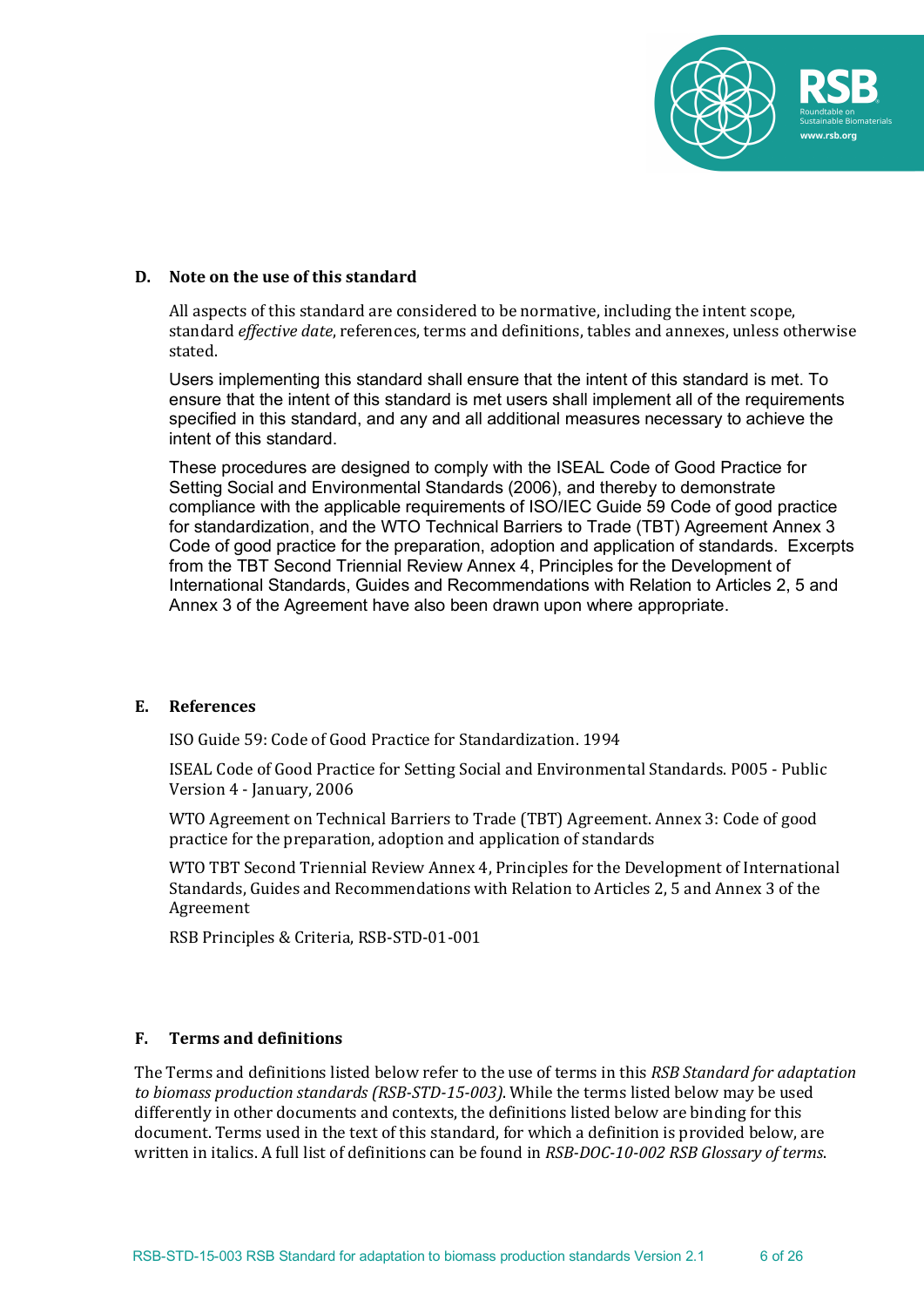

| approval by RSB                              | decision of acceptance duly taken by the RSB.                                                                                                                                                                                                                                                                                                |
|----------------------------------------------|----------------------------------------------------------------------------------------------------------------------------------------------------------------------------------------------------------------------------------------------------------------------------------------------------------------------------------------------|
| comments                                     | suggestions, concerns and issues raised by stakeholders<br>during the consultation process.                                                                                                                                                                                                                                                  |
| constituent                                  | see stakeholder                                                                                                                                                                                                                                                                                                                              |
| crop                                         | plant used for biomass production and the biomass<br>produced based on this plant.                                                                                                                                                                                                                                                           |
| draft for approval                           | final draft of an RSB Standard ready for submission to the<br>RSB for decision.                                                                                                                                                                                                                                                              |
| effective date                               | the date when a standard becomes effective and binding<br>for the RSB, its members and constituents and the RSB<br>Certification Systems and its constituents.                                                                                                                                                                               |
| external standards                           | standards set by another independent standard setting<br>organization.                                                                                                                                                                                                                                                                       |
| existing biomass production<br>standards     | biomass production standards set by another independent<br>standard setting organization                                                                                                                                                                                                                                                     |
| facilitator                                  | the entity technically, legally, financially and politically<br>accountable, responsible and liable for the transparent,<br>comprehensive and consistent implementation of the<br>proposed process for geographic adaptation of the RSB<br>Criteria and corresponding RSB Indicators and the<br>development of a RSB Crop Specific Standard. |
| geographic scope                             | specifies in detail to the political, legal, customary and/or<br>technical social, environmental, cultural, ethical and/or<br>economic conditions which differentiate the particular<br>geographic region from neighboring regions.                                                                                                          |
| particular geographic region                 | geographic region defined by its particular geographic scope.                                                                                                                                                                                                                                                                                |
| prejudice                                    | uneven access to or distribution of social, environmental<br>and/or economic advantages and benefits, of<br>disadvantages and burdens.                                                                                                                                                                                                       |
| public draft                                 | draft of an RSB Standard published for consultation with<br>stakeholders.                                                                                                                                                                                                                                                                    |
| Roundtable on Sustainable<br><b>Biofuels</b> | RSB - Roundtable on Sustainable Biofuels<br>EPFL - Ecole Polytechnique Federale De Lausanne<br><b>Energy Center</b><br>Château de Bassenges, Station 5<br>CH - 1015 Lausanne<br>Switzerland<br>web: http://rsb.epfl.ch                                                                                                                       |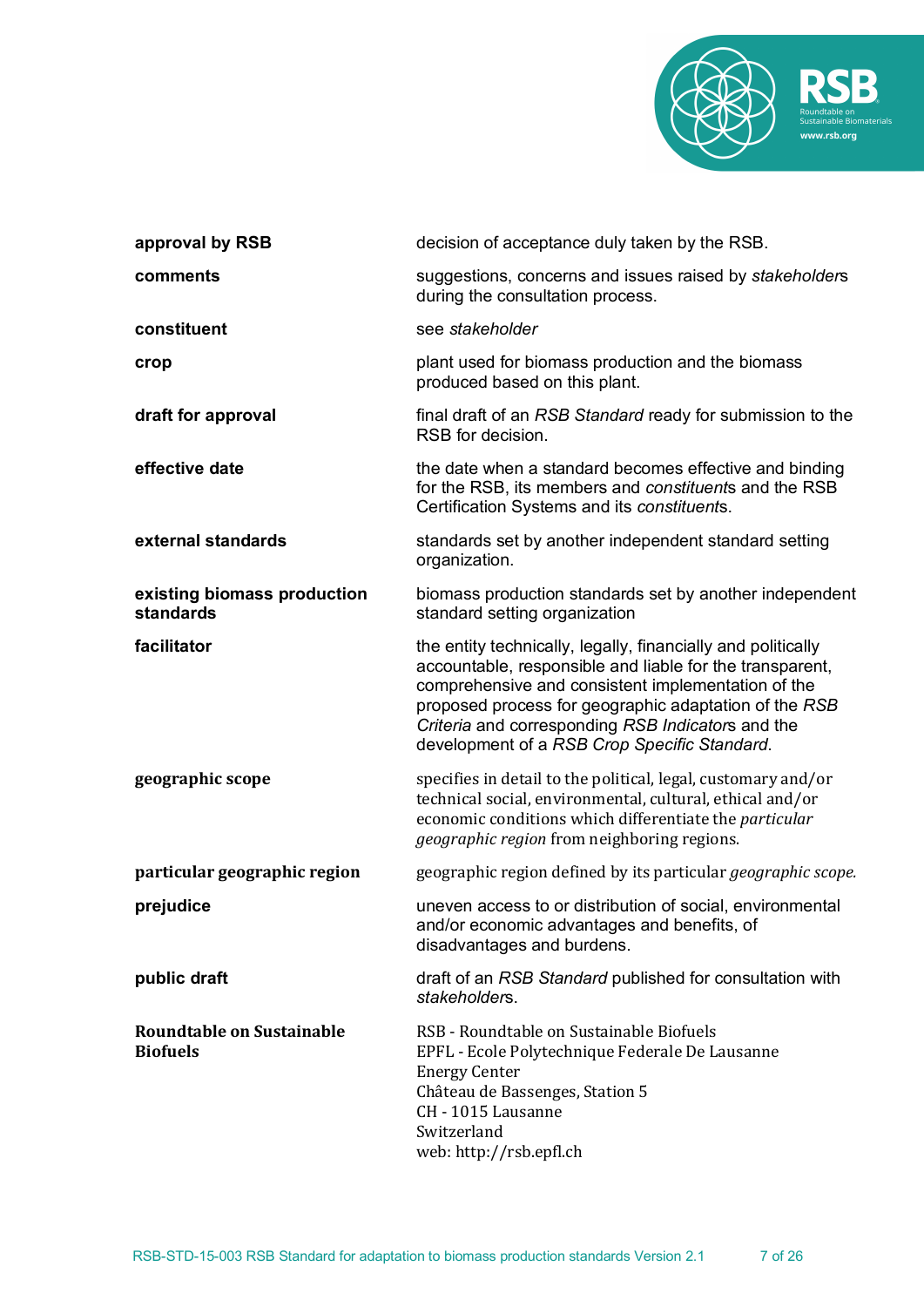

|                                   | email: rsb@epfl.ch                                                                                                                                                                                                                                                                                                                                                   |
|-----------------------------------|----------------------------------------------------------------------------------------------------------------------------------------------------------------------------------------------------------------------------------------------------------------------------------------------------------------------------------------------------------------------|
| <b>RSB</b>                        | see Roundtable on Sustainable Biofuels.                                                                                                                                                                                                                                                                                                                              |
| <b>RSB certification systems</b>  | institutions, constituents, governance mechanisms,<br>processes and relationships which interact systematically<br>to ensure comprehensive and consistent implementation<br>of the RSB Criteria and corresponding RSB Indicators and<br><b>RSB Standards.</b>                                                                                                        |
| <b>RSB Criterion</b>              | objective of performance which is specifically and<br>measurably operationalizing an RSB Principle.                                                                                                                                                                                                                                                                  |
| <b>RSB Indicator</b>              | outcome specifying a single aspect of performance which<br>is specifically, measurably and achievably operationalizing<br>an RSB Criterion.                                                                                                                                                                                                                          |
| <b>RSB member</b>                 | Legal entity or natural person participating in the<br>Roundtable on Sustainable Biofuels.                                                                                                                                                                                                                                                                           |
| <b>RSB Principle</b>              | description of the general intent of performance defined by<br>the RSB.                                                                                                                                                                                                                                                                                              |
| <b>RSB Crop Specific Standard</b> | Standard developed through implementation of this RSB<br>Standard for adaptation to crop specific conditions (RSB-<br>STD-20-003). Standard resulting from adaptation of RSB<br>Criteria and corresponding RSB Indicators to legal,<br>technical, social, environmental, ethical and/or economic<br>conditions specific to the cultivation of a specific crop.       |
| <b>RSB Interface Standard</b>     | standard developed through implementation of this RSB<br>Standard for adaptation to biomass production standards<br>(RSB-STD-20-005). Standard resulting from adaptation of<br>RSB Principles, Criteria and Indicators to cover the gap<br>between existing biomass production standard and RSB<br>Principles & Criteria                                             |
| <b>RSB Regional Standard</b>      | standard developed through implementation of this RSB<br>Standard for adaptation to geographic conditions.<br>Standard resulting from adaptation of RSB Criteria and<br>corresponding RSB Indicators to political, legal, customary<br>and/or technical social, environmental, cultural, ethical<br>and/or economic conditions in a particular geographic<br>region. |
| <b>RSB Steering Board</b>         | elected governing body of the Roundtable on Sustainable<br>Biofuels consisting of representatives of the RSB<br>members.                                                                                                                                                                                                                                             |
| stakeholder                       | persons, groups or organizations who are directly or<br>indirectly affected by or who can affect an activity, but also<br>includes people and organizations who have concerns about<br>the activity, or who might be responsible agents.                                                                                                                             |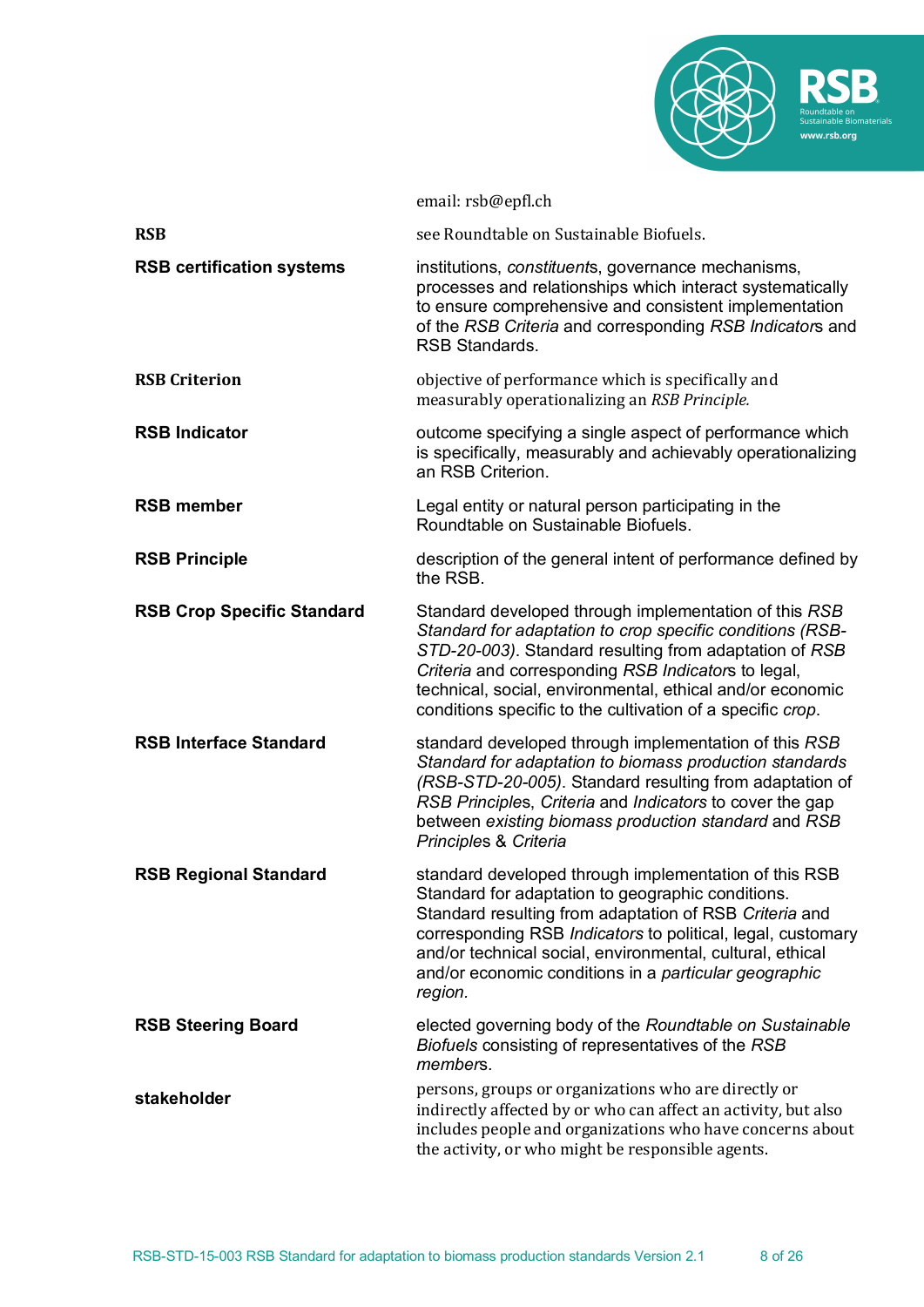

**systematic effect** an effect which occurs regularly due to a specific set of conditions and not incidentally or randomly.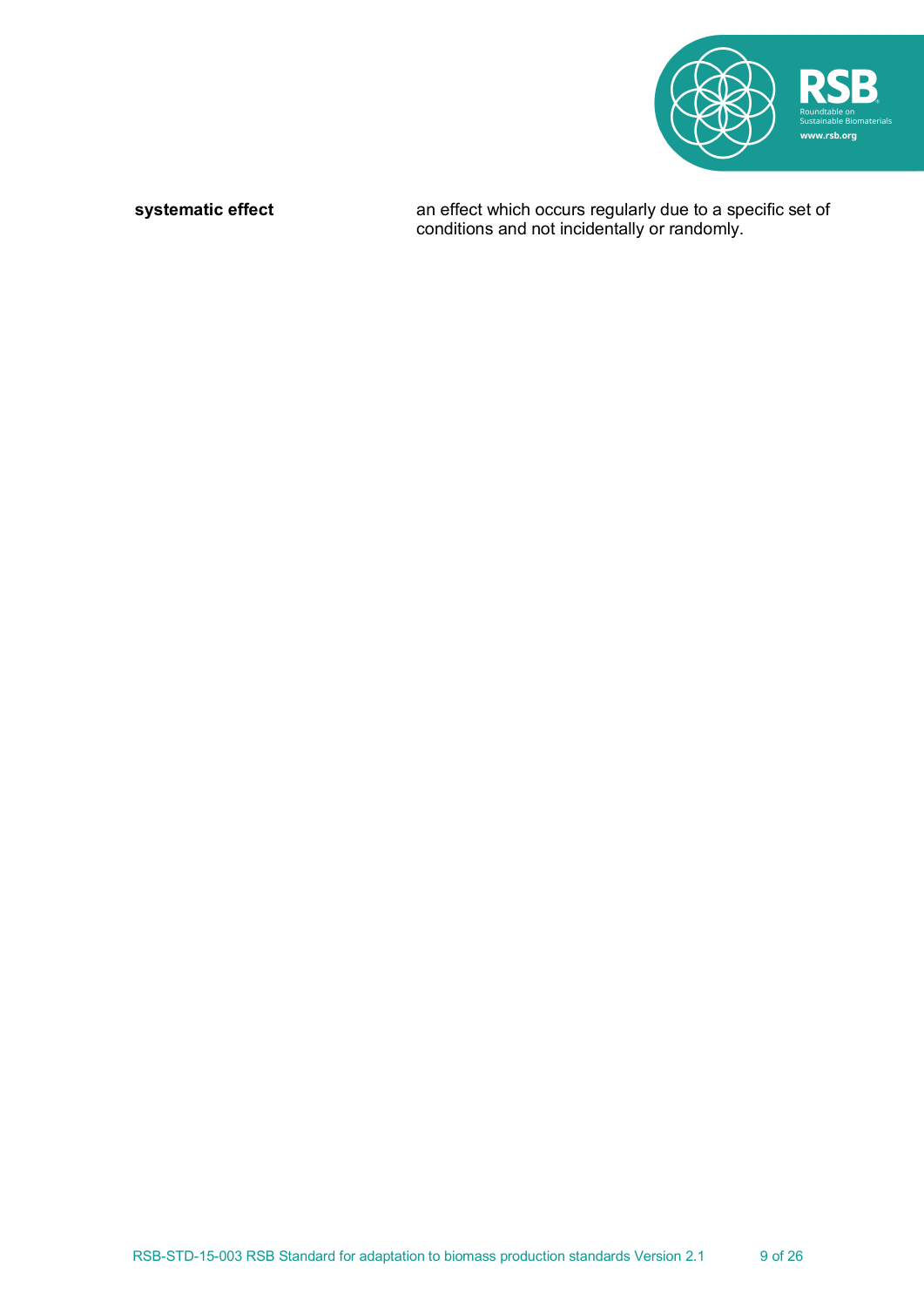

#### **G. Requirements**

#### **PART 1: PROCESS**

## **1.** General requirements for the adaptation to existing biomass production standards

- 1. 1. The development of a *RSB Interface Standard* or the recognition of technical equivalence of a *existing biomass production standard* may be proposed to *RSB* if all of the following conditions are fulfilled:
	- 1. The *existing biomass production standard* can facilitate the certification of substantial quantities of sustainable biomass production;
	- 2. The existing biomass production standard meets the intent of the *RSB Principles* & Requirements;
	- 3. The *existing biomass production standard* has been developed in accordance with ISO Guide 59;
	- 4. The standard setting body of the *existing biomass production standard* is governed by a multi-*stakeholder* board;
	- 5. The certification system of the biomass production standard is being operated in accordance with ISO Guide 65.
- 1. 2. The process for development of a *RSB Interface Standard* may be initiated by any entity and/or natural person with a demonstrated political, legal, customary and/or technical social, environmental, cultural, ethical and/or economic interest in the *crop* specific adaptation of the *RSB Criteria* and Indicators and the development of the *RSB Interface Standard*.

Note: It is recommended that any entity and/or natural person intending to initiate the development a *RSB Interface Standard* contact the RSB for necessary guidance and support.

- 1. 3. If all of the conditions listed under point 1.1 above are fulfilled the *facilitator* shall assess the need for the *development of a RSB Interface Standard* as defined in section 5.1 Need assessment for the development of a *RSB Interface Standard.*
- 1. 4. Based on the outcome of the needs assessment the *facilitator* may propose:
	- 1. the *development of a RSB Interface Standard* if significant gaps between the requirements of the *existing biomass production standard* and the *RSB Principles & Criteria* have been identified;
	- 2. the recognition of the *existing biomass production standard* as technically equivalent to the *RSB Principles & Criteria* if the needs assessment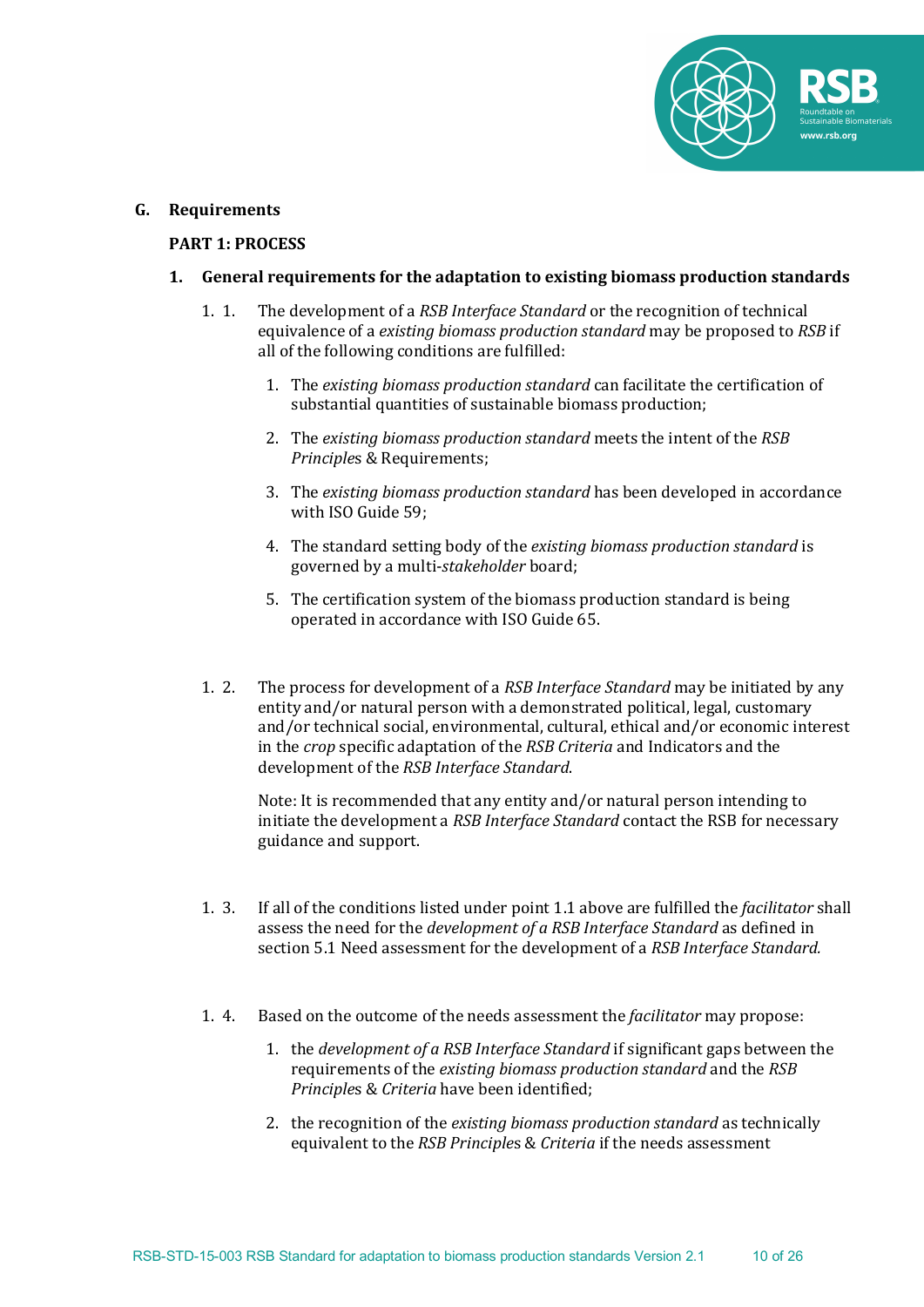

demonstrates that the *existing biomass production standard* is equally or more rigorous than the *RSB Principle*s & *Criteria*.

- 1. 5. Proposals to develop a *RSB Interface Standard* may be presented by any legal entity or natural person with a demonstrated political, legal, customary and/or technical social, environmental, cultural, ethical and/or economic interest in the *development of a RSB Interface Standard* (the *facilitator*).
- 1. 6. Proposals to recognize *existing biomass production standards* as technically equivalent to the *RSB Principles* & Criteria applicable to feedstock producers may be presented by any legal entity or natural person with a demonstrated political, legal, customary and/or technical social, environmental, cultural, ethical and/or economic interest in the recognition of the specific biomass production standard (the *facilitator*).
- 1. 7. The adaptation to *existing biomass production standards* and all associated processes (e.g. needs assessment, proposal development, proposal decision by *RSB*, standard development, consultation, *approval by RSB*, etc.) and results (e.g. new interface standards, revised standards, recognition of technical equivalence of existing standards, associated documents and guidance, etc.) shall meet the intent of the *RSB Principles & Criteria*.
- 1. 8. Upon full and unconditional approval of the *RSB Interface Standard* through the *RSB* it shall be effective in conjunction with the *existing biomass production standard* as technically equivalent to the *RSB Principles* & Criteria as of the *effective date*.
- 1. 9. Upon recognition of the *existing biomass production standard* as technically equivalent to the *RSB Principles & Criteria* applicable to feedstock producers through the *RSB*, valid certificates of compliance with the *existing biomass production standard* shall be accepted as proof of conformity with the RSB *Principles & Criteria* applicable to feedstock producers as of the date of publication of the decision by *RSB*.
- 1. 10. For participating operators, which have already successfully implemented the *RSB Principles & Criteria* as well as the recognized *existing biomass production standard*, only verification of compliance with the *RSB Interface Standard* is necessary, starting with the *effective date* of the existing biomass recognition and the *RSB Interface Standard*.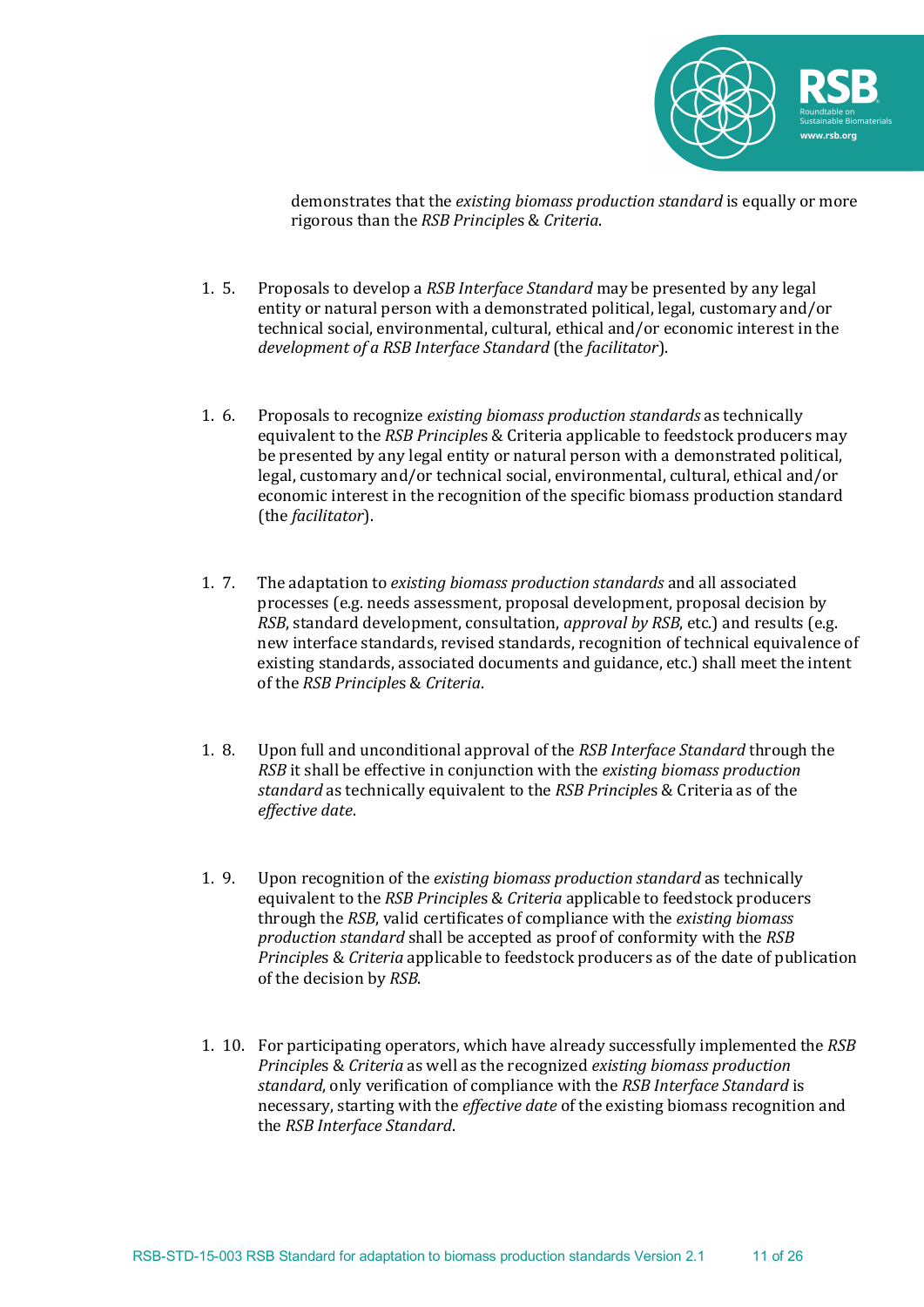

## 2. Process for the development and approval of a RSB Interface Standard

- 2. 1. The *facilitator* shall submit a written proposal, which meets the requirements specified in Annex A (Requirements for the proposal for the development of a *RSB Interface Standard*).
- 2. 2. The formal decision to authorize the development of a *RSB Interface Standard* shall be taken by *RSB*.
- 2. 3. Prior to the decision on the development of a *RSB Interface Standard* the written proposal shall be circulated to the *RSB* and the *RSB members* for review and *comments*.
- 2. 4. Subject to compliance with the requirements specified in this standard, the decision on adopting or rejecting the proposal to develop a *RSB Interface Standard* shall be formally taken by the *RSB* and be publicly announced, e.g. through publication in the *RSB* Newsletter and on the *RSB* website.
- 2. 5. The *facilitator* which submitted the proposal for development of a *RSB Interface Standard* will serve as the contact point between the *RSB* and the process for development of a *RSB Interface Standard*. The *facilitator* will be held technically, legally, financially and politically accountable, responsible and liable for the transparent implementation of the proposed process for the development of a *RSB Interface Standard*. The *RSB* shall at its sole discretion accept or reject delegation of the technical, legal, financial and political accountability and responsibility for the transparent implementation of the proposed process to another independent third party.

#### 2. 6. The *facilitator* shall:

- 1. enter into an agreement with the *RSB* (e.g. memorandum of understanding, contract, etc.) detailing the technical, legal, financial and political accountabilities, responsibilities and liabilities for the transparent implementation of the proposed process for the development of a *RSB Interface Standard*;
- 2. implement the agreement with the *RSB* and the proposed process for the development of a *RSB Interface Standard* as outlined in the proposal approved by the *RSB*;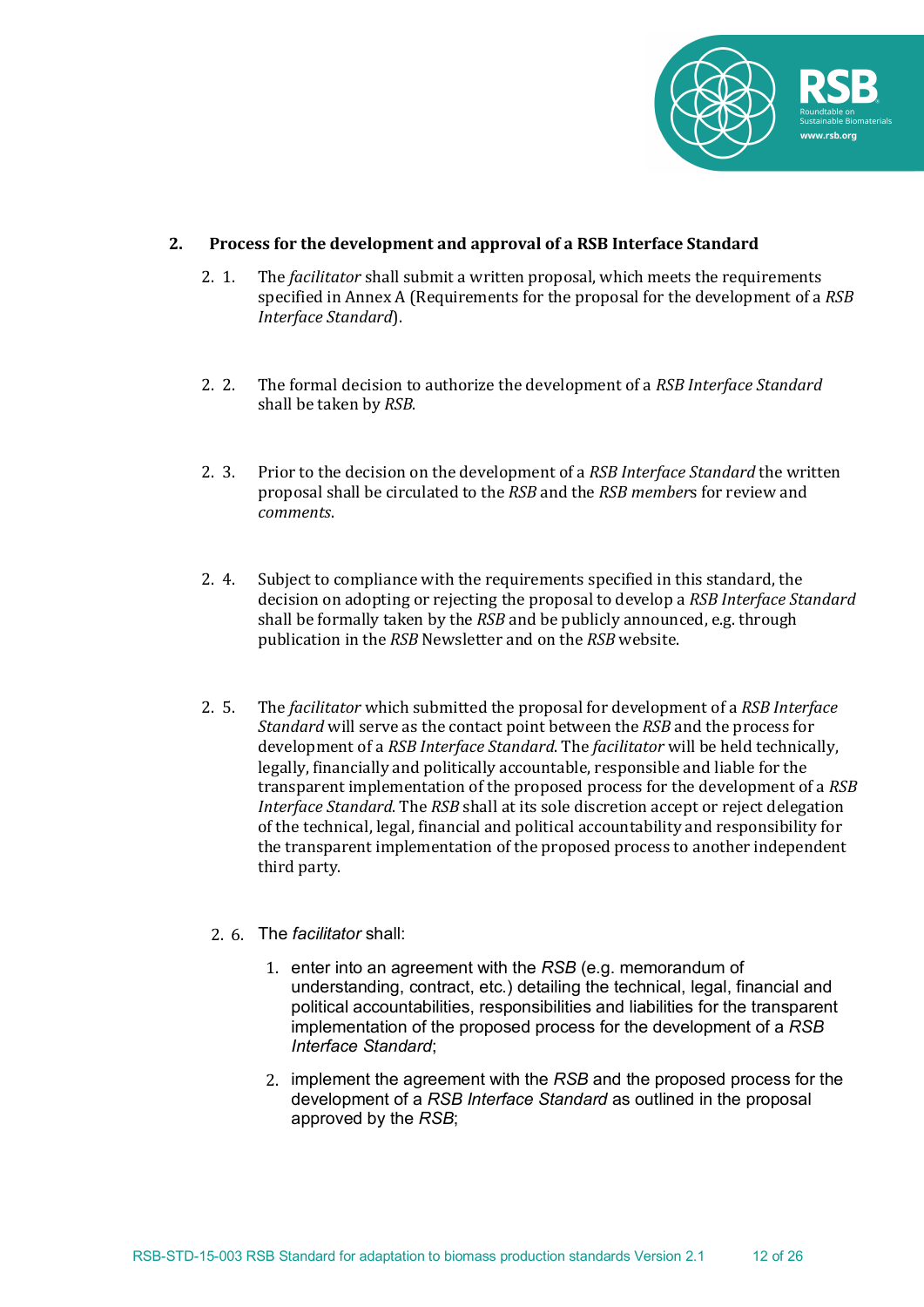

- 3. report to the *RSB* periodically on the progress of the process for the development of a *RSB Interface Standard*;
- 4. present to the *RSB* for decision any changes to the process for the development of a *RSB Interface Standard*;
- 5. report to the *RSB* successful completion, suspension and/or termination of the process for the development of a *RSB Interface Standard*;
- 6. present to the *RSB* for decision the draft for approval of the Interface Standard including a comprehensive documentation of the process of development of the *RSB Interface Standard* and all other relevant documentation.

This documentation shall in particular include detailed reference

- 1. to comprehensive consultation of the *RSB Interface Standard*,
- 2. to any and all experience, knowledge, concerns and inputs provided by relevant and affected *stakeholder*s and *constituent*s, and
- 3. to an updated comprehensive and detailed strategy and program for long term maintenance of the *RSB Interface Standard* with specific reference to the long term viability and stability of the strategy and program for long term maintenance.
- 2. 7. Prior to the decision of approval of the *RSB Interface Standard* the *RSB* shall publish the draft for approval of the *RSB Interface Standard* for consultation with *RSB member*, *RSB constituent*s and other interested parties and collect all *comments* and inputs provided.
- 2. 8. The *RSB* shall evaluate:
	- 1. the draft of the *RSB Interface Standard* and related documentation for compliance with this standard, comprehensiveness, consistency and feasibility;
	- 2. the process for developing the *RSB Interface Standard* and related documentation for compliance with this standard;
	- 3. all inputs and *comments* provided to the proposal for development of a *RSB Interface Standard* and the names and affiliations of the *stakeholder*s that provided the input and comment;
	- 4. the draft of the *RSB Interface Standard* for any conflict or potential conflict with:
		- 1. the *RSB Principle*s & *Criteria* including their respective *indicators* and the intent of the *RSB Principle*s & *Criteria*,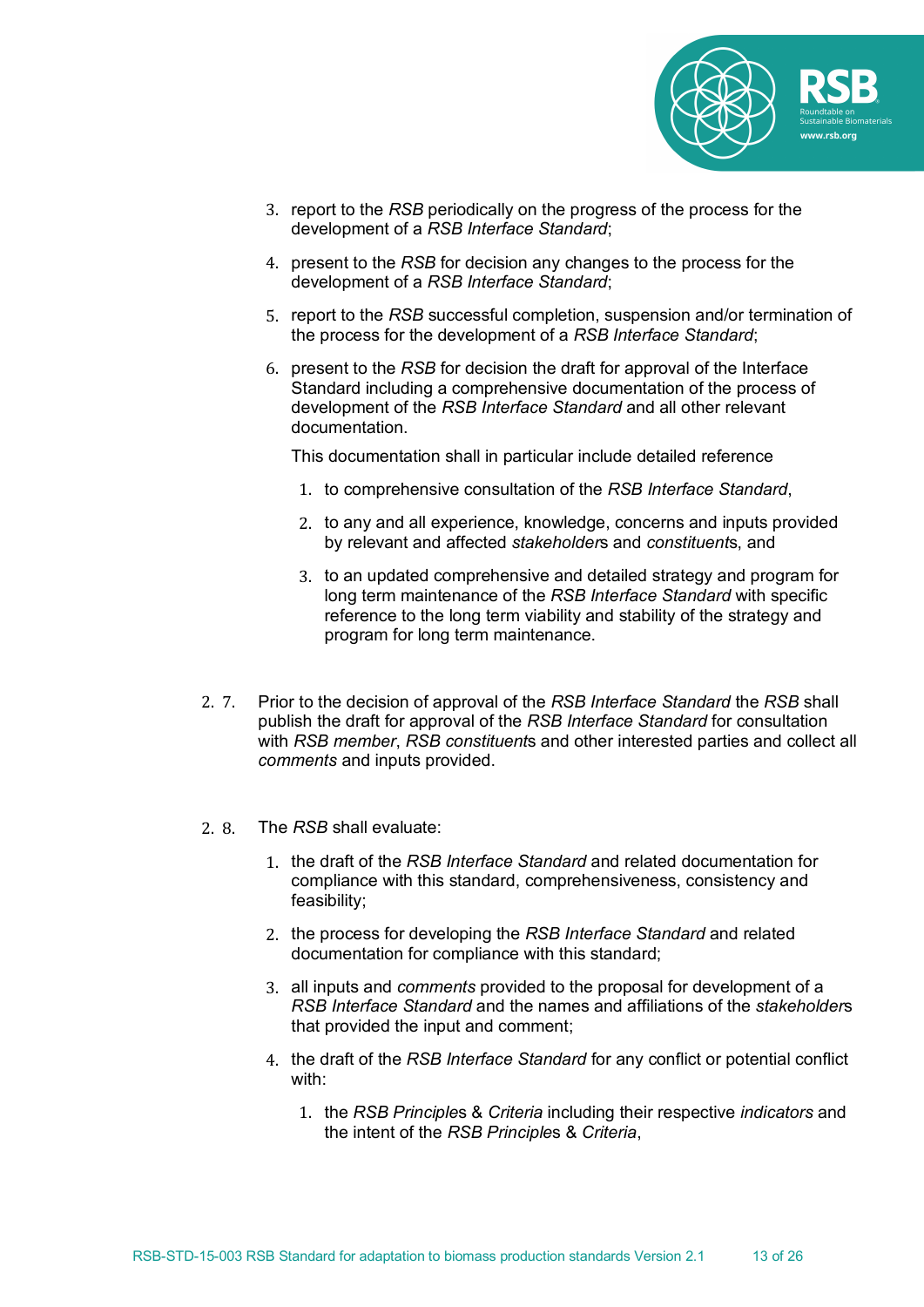

- 2. other *RSB Interface Standard*s,
- 3. *RSB Interface Standard*s to existing Biomass/Biofuels schemes *RSB Regional Standards*,
- 4. *RSB Crop Specific Standards*,
- 5. other *RSB* standards, and/or
- 6. other international standards;
- 5. the strategy and program for long term maintenance of the *RSB Interface Standard* including in particular its long term viability and stability.
- 2. 9. *RSB* shall at its sole discretion either:

.

.

1 approve the *RSB Interface Standard* and recognize the *existing biomass*  . *production standard* in conjunction with the *RSB Interface Standard* as technically equivalent to the *RSB Principle*s & *Criteria* applicable to feedstock producers; or

2 approve the *RSB Interface Standard*, with amendments; or

3 reject the *RSB Interface Standard*.

- 2. 10. If *RSB* approves the *RSB Interface Standard* and recognizes the *existing biomass production standard* in conjunction with the *RSB Interface Standard* as technically equivalent to the *RSB Principles & Criteria* applicable to feedstock producers, it shall make the *RSB Interface Standard* publicly available. The *RSB Interface Standard* shall then be binding for and be implemented by all participating operators and *constituents* who have implemented the *existing biomass production standard*.
- 2. 11. If *RSB* approves the *RSB Interface Standard* with minor amendments, it shall advise the *Facilitator* on the amendments required. The *Facilitator* shall implement these amendments directly or submit to the *RSB* a proposal on how the amendments will be addressed.
- 2. 12. If *RSB* rejects the *RSB Interface Standard*, it shall state the reasons for the rejection, and may suggest what steps it considers necessary in order to address its concerns. The *Facilitator* shall consider these reasons and submit to the *RSB* a proposal on how to address these reasons for rejection.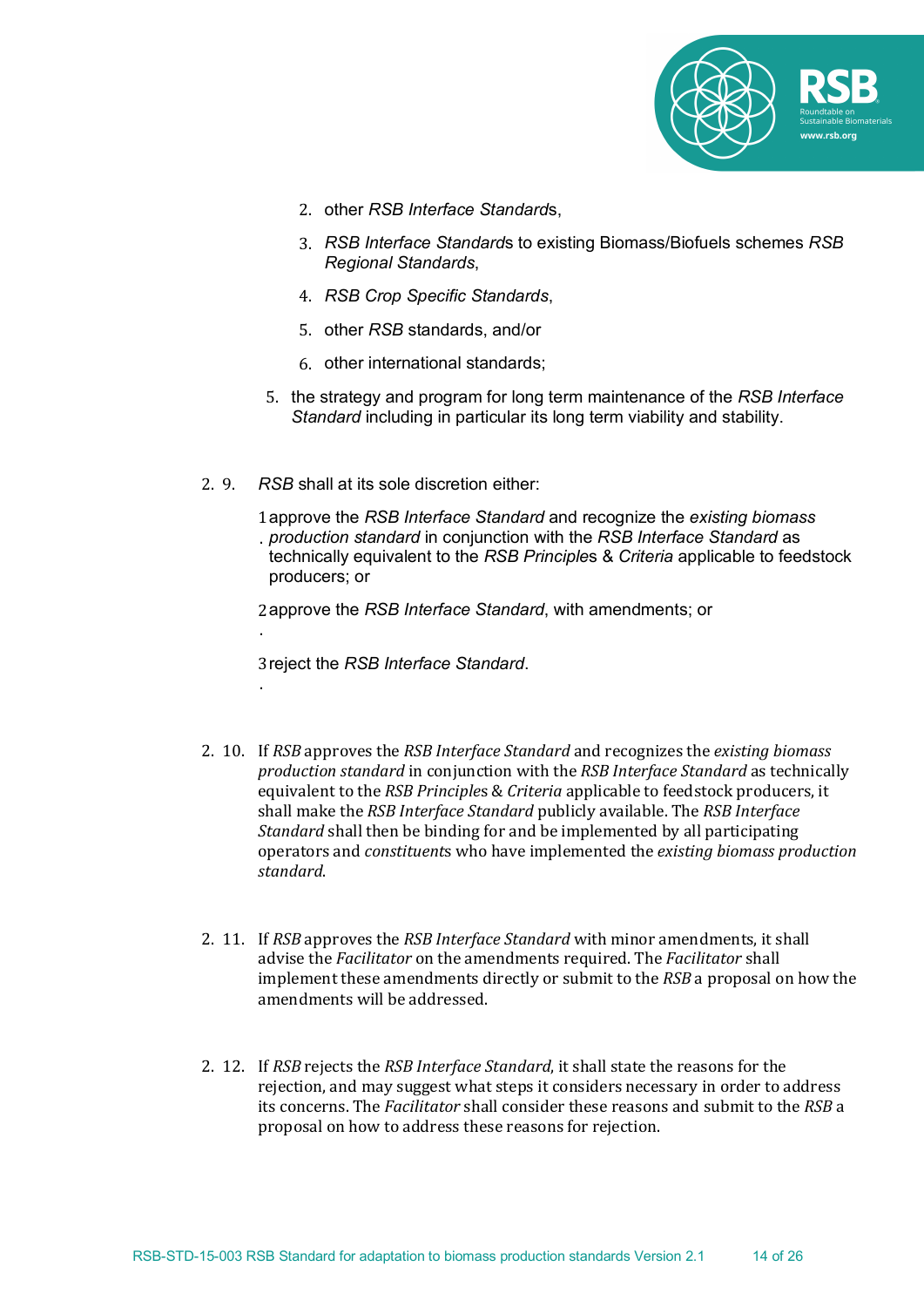

- 2. 13. *RSB* shall keep the following records for each process of development of a *RSB Interface Standard*:
	- 1. written proposal for development of the *RSB Interface Standard* or recognition of technical equivalence;
	- 2. copies of all inputs and *comments* provided to the proposal for development of a *RSB Interface Standard* and the names and affiliations of the *stakeholders* that provided the input and comment;
	- 3. documentation of the approval by the *RSB* of the proposal for development of the *RSB Interface Standard:*
	- 4. agreement with the *Facilitator*;
	- 5. copies of all draft standards compiled in the process for development of the *RSB Interface Standard;*
	- 6. a description of all departures from this standard and all other *RSB* standards;
	- 7. the draft for approval of the *RSB Interface Standard* and accompanying documentation as it was submitted to the *RSB* for approval;
	- 8. copies of all inputs and *comments* provided to the draft for approval of the *RSB Interface Standard* and the names and affiliations of the *stakeholders* that provided the input and comment
	- 9. documentation of the decisions by the *RSB*.

#### **3.** Process for the recognition of technical equivalence of existing biomass production **standards**

- 3. 1. The *Facilitator* shall submit a written proposal, which meets the requirements specified in Annex B (Requirements for the proposal for recognition of technical equivalence of *existing biomass production standard* to *RSB Principles & Criteria*).
- 3. 2. The formal decision to recognize the technical equivalence of an *existing biomass production standard* to *RSB Principle*s & Criteria shall be taken by *RSB*.
- 3. 3. Prior to the decision of technical equivalence the written proposal shall be published by *RSB* for consultation with *RSB member*s, *RSB Constituent*s and other interested parties and collect all inputs and *comments* provided.
- 3. 4. The *facilitator* which submitted the proposal for recognition of technical equivalence of an *existing biomass production standard* will serve as the contact point between the *RSB* and the process for development of a *RSB Interface*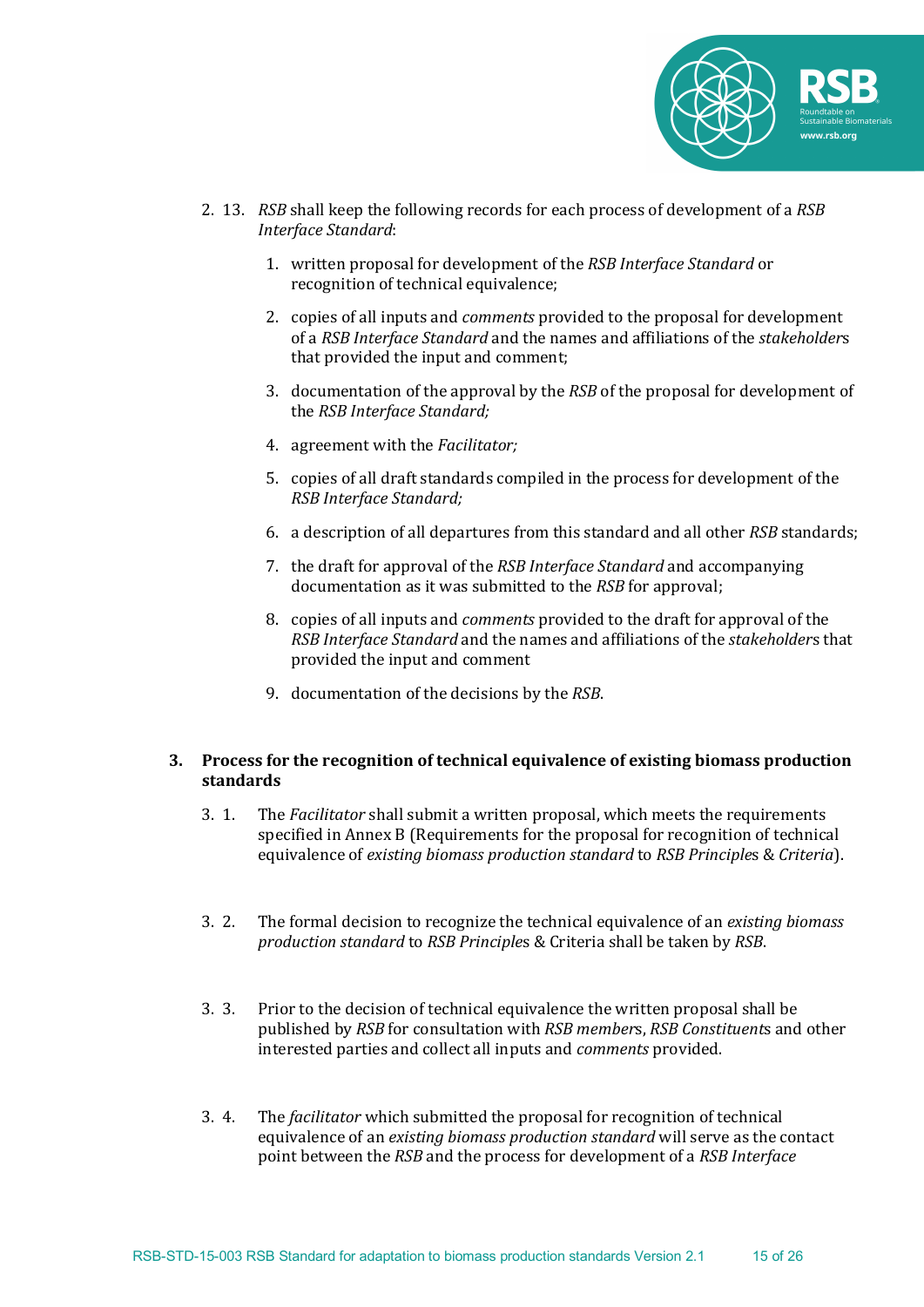

*Standard*. The *facilitator* will be held technically, legally, financially and politically accountable, responsible and liable for the comprehensiveness and truthfulness of the results of the need assessment and all other information submitted in the proposal.

- 3. 5. The *RSB* shall evaluate:
	- 1. the proposal, need assessment and related documentation for compliance with this standard, comprehensiveness and consistency;
	- 2. copies of all inputs and *comments* provided to the proposal for recognition of technical equivalence of the *existing biomass production standard* and the names and affiliations of the *stakeholders* that provided the input and comment;
	- 3. the *existing biomass production standard* for any conflict or potential conflict with
		- 1. the *RSB Principles & Criteria* including their respective *indicators* and the intent of the *RSB Principles & Criteria*;
		- 2. other *RSB Interface Standards*;
		- 3. *RSB Interface Standards* to existing Biomass / Biofuels schemes;
		- 4. *RSB Regional Standards*;
		- 5. *RSB Crop Specific Standards;*
		- 6. other *RSB standards*; and/or
		- 7. other international standards.
	- 4. the strategy and program for long term monitoring of technical equivalence of the *existing biomass production standard*, in particular in case revisions of the *RSB* Standards or the *existing biomass production standard*.
- 3. 6. *RSB* shall at its sole discretion either:
	- 1. recognize the *existing biomass production standard* as technically equivalent to the *RSB Principles & Criteria* applicable to feedstock producers; or
	- 2. recognize the *existing biomass production standard* as technically equivalent to the *RSB Principles & Criteria* applicable to feedstock producers, under the condition of development of a *RSB Interface Standard*; or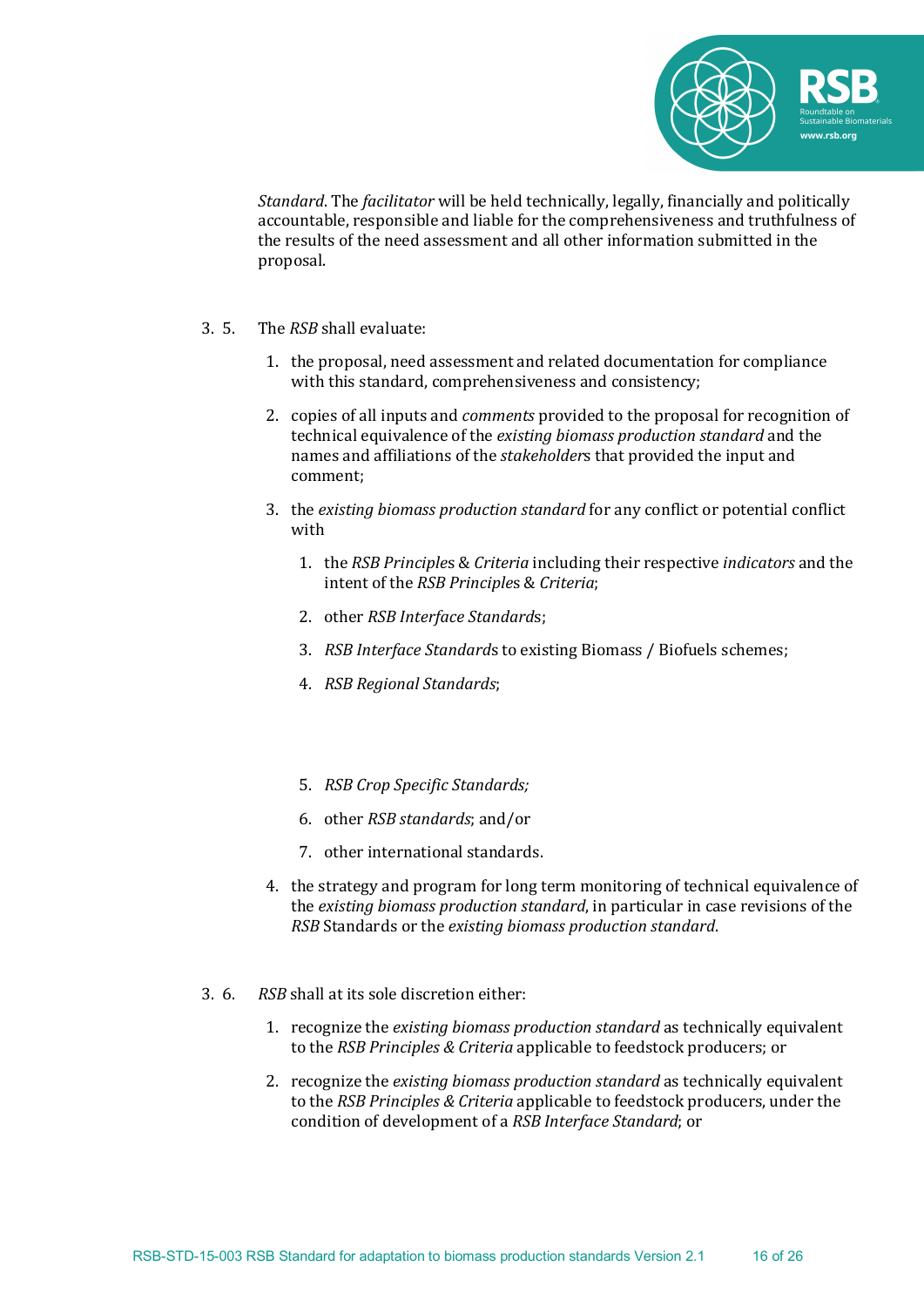

- 3. refuse the recognition of technical equivalence of the *existing biomass production standard* to the *RSB Principles & Criteria* applicable to feedstock producers.
- 3. 7. If *RSB* recognizes the *existing biomass production standard* as technically equivalent to the *RSB Principles & Criteria* applicable to feedstock producers, it shall publicly communicate its decision. Certificates of conformity with the *existing biomass production standard* shall be recognized as certification of conformity with the *RSB Principles & Criteria* applicable to feedstock producers.
- 3. 8. If *RSB* recognizes the *existing biomass production standard* as technically equivalent to the *RSB Principles & Criteria* applicable to feedstock producers under the conditions of the development of *a RSB Interface Standard*, it shall advise the *Facilitator* on the amendments required. The *Facilitator* can then submit to the *RSB* a proposal for the development of a *RSB Interface Standard* as defined in Annex A.
- 3. 9. If *RSB* refuses to recognize the *existing biomass production standard* as technically equivalent to the *RSB Principles & Criteria* applicable to feedstock producers, it shall state the reasons for the rejection, and may suggest what steps it considers necessary in order to address its concerns. The *Facilitator* can consider these reasons and submit to the *RSB* a proposal on how to address these reasons for refusal.
- 3. 10. *RSB* shall keep the following records for each process of recognition of *existing biomass production standards*:
	- 1. written proposal for the recognition of the *existing biomass production standard* as technically equivalent to the *RSB Principles & Criteria* applicable to feedstock producers;
	- 2. copies of all inputs and *comments* provided to the proposal for the recognition of technical equivalence of the *existing biomass production standard* to the *RSB Principles & Criteria* applicable to feedstock producers and the names and affiliations of the *stakeholders* that provided the input and comment;
	- 3. copies of all responses to *stakeholder* input and comment;
	- 4. a description of all departures from this standard and all other *RSB* standards;
	- 5. documentation of the decisions by the *RSB*.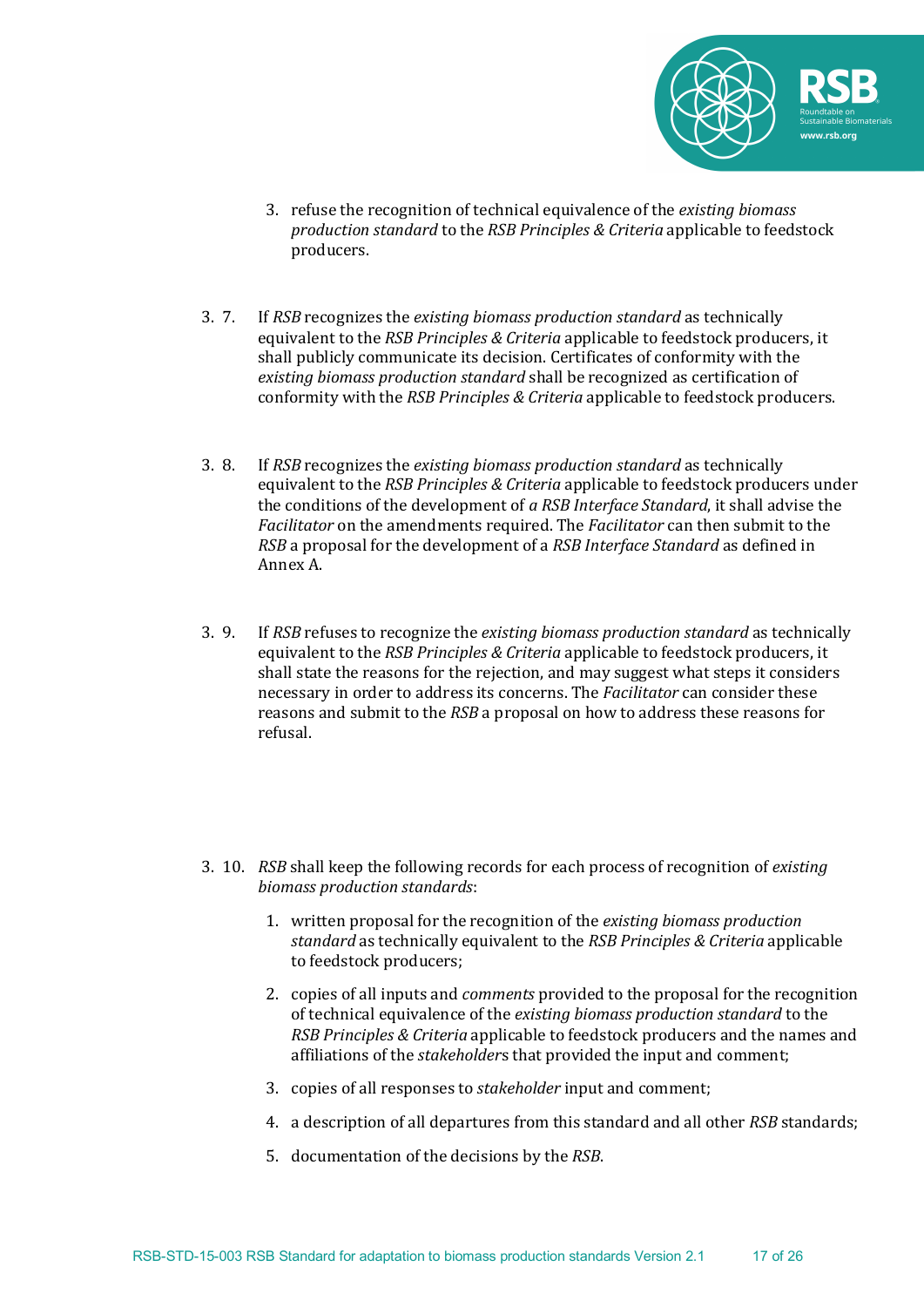

#### **PART 2: CONTENT**

## **4.** Reference to scope and conditions

- 4. 1. The *RSB Interface Standard* shall, in its introduction, make reference to the *existing biomass production standard* to which it relates, including governance structures, development process and verification system.
- 4. 2. The *RSB Interface Standard* shall specify in its intent that the intent of the *RSB Principles* & *Criteria* shall be met.
- 4. 3. The *RSB Interface Standard* shall specify the scope to which it applies.

# **5.** Adaptation of RSB Principles, Criteria and Indicators to existing biomass **production standards**

#### **5. 1.** Needs assessment for the development of a *RSB Interface Standard*

5.1.1. The needs assessment for the development of a *RSB Interface Standard* shall be conducted as outlined in Figure 2 and specified in the following binding requirements. The documentation of the need assessment shall be part of the proposal for the development of a *RSB Interface Standard* or for recognition of the technical equivalence of the *existing biomass production standard*.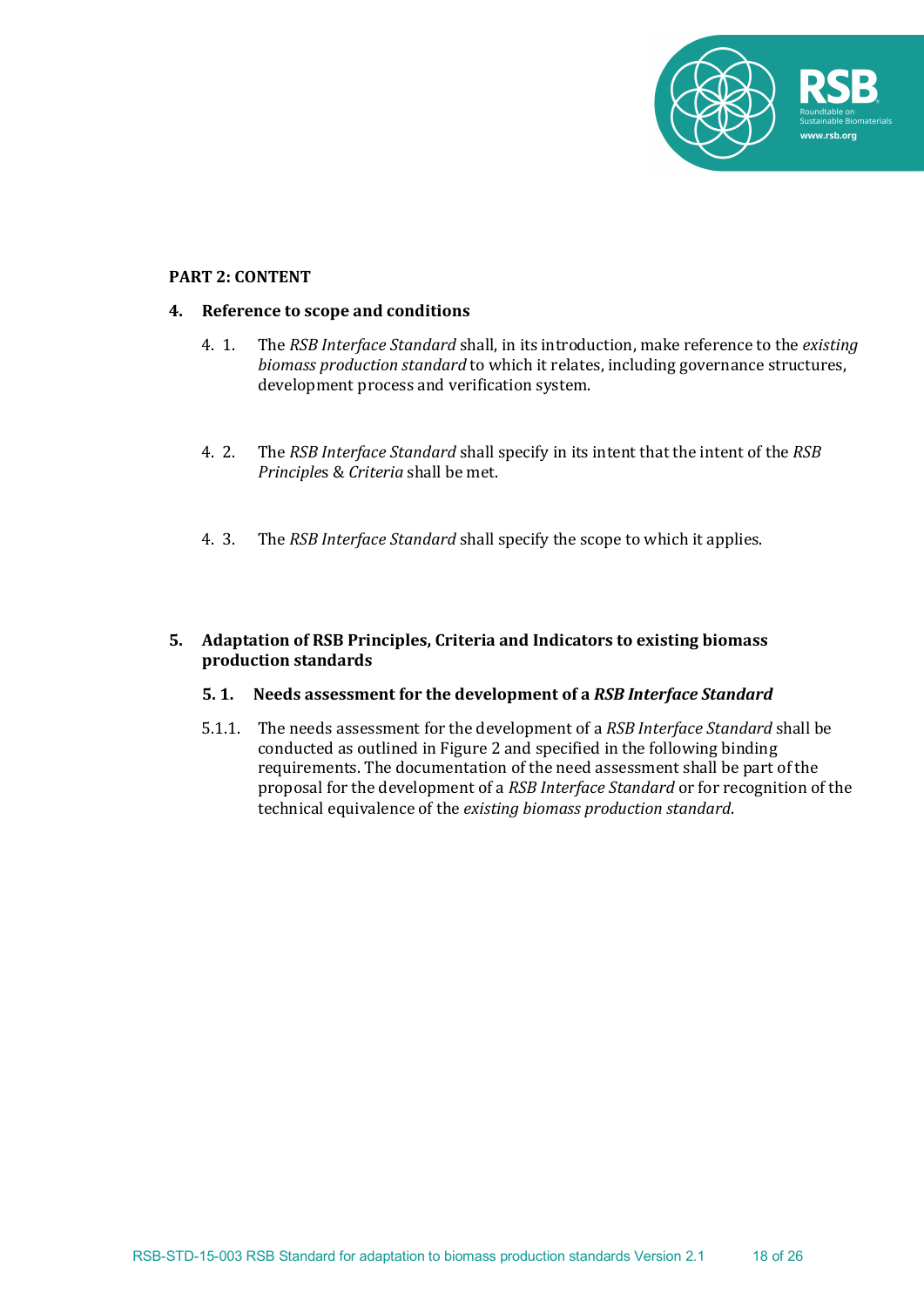



Figure 2: Schematic overview of the assessment of the needs for development of a *RSB Interface Standard* 

- 5.1.2. The *Facilitator* shall identify the principle(s), criterion/a and indicator(s) of the *existing biomass production standard* that correspond to each *RSB Principle*, *Criterion, Indicator* applicable to feedstock producers.
- 5.1.3. The *Facilitator* shall analyze the equivalence of each indicator of the existing *biomass production standard* to the *RSB* Indicator. The analysis of the equivalence shall include a detailed evaluation whether the indicator of the *existing biomass production standard* fully meets the literal meaning and the intent of the *RSB Indicator*.
- 5.1.4. If an indicator of an *existing biomass production standard* is found to not meet the literal meaning and the intent of the *RSB Indicator*:
	- 1. The corresponding analysis and rationale shall be provided in the documentation of the needs assessment.
	- 2. The equivalence of the corresponding *RSB Criterion* with the criterion of the existing biomass production standard shall be analyzed.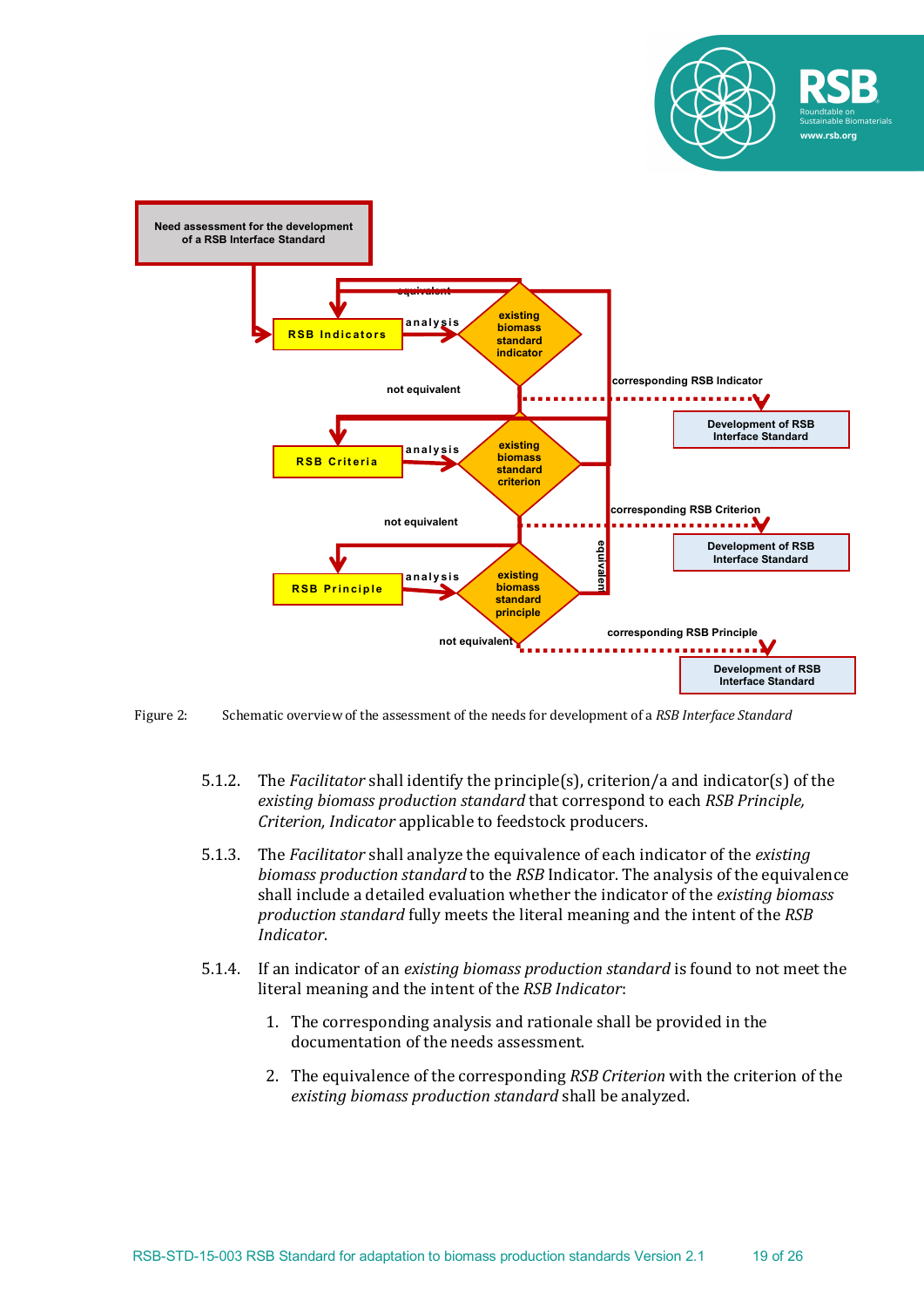

- 3. If the criterion of the *existing biomass production standard* is found to be equivalent with the *RSB Criterion*, the *RSB Indicator* which was analyzed shall be introduced in the *RSB Interface Standard*.
- 5.1.5. If a criterion of an *existing biomass production standard* is found to not meet the literal meaning and the intent of the *RSB Criterion*:
	- 1. The corresponding analysis and rationale shall be provided in the documentation of the needs assessment.
		- 2. The equivalence of the corresponding *RSB Principle* with the principle of the *existing biomass production standard* shall be analyzed.
		- 3. If the principle of the *existing biomass production standard* is found to be equivalent with the *RSB Principle* the *RSB Criterion* which was analyzed, shall be introduced in the *RSB Interface Standard* together with all corresponding *RSB Indicators*.
- 5.1.6. If a principle of an *existing biomass production standard* is found to not meet the literal meaning and the intent of the *RSB Principle*:
	- 1. The corresponding analysis and rationale shall be provided in the documentation of the need assessment.
	- 2. The *RSB Principle* which was analyzed, together with all corresponding *RSB Criteria* and all corresponding *RSB Indicators* shall be introduced in the *RSB Interface Standard*.
- 5.1.7. If a *RSB Principle, RSB Criterion* or *RSB Indicator* applicable to feedstock producers is less stringent than the corresponding principle(s), criterion/a or indicator(s) of the *existing biomass production standard*, the gap identified shall be described but no further action is needed.
- 5.1.8. If a *RSB Principle, RSB Criterion* or *RSB Indicator* applicable to feedstock producers is equally stringent than the corresponding principle(s), criterion/a or indicator(s) of the *existing biomass production standard* no further action is needed.

## **5.2.** Adaptation of the RSB Principles, Criteria and Indicators to existing biomass **production standards**

5.2.1. The adaptation of the *RSB Principles*, Criterion, *Indicators* to an *existing biomass production standard* and the development of a *RSB Interface Standard* shall be conducted as outlined in Figure 3 and specified in the following binding requirements.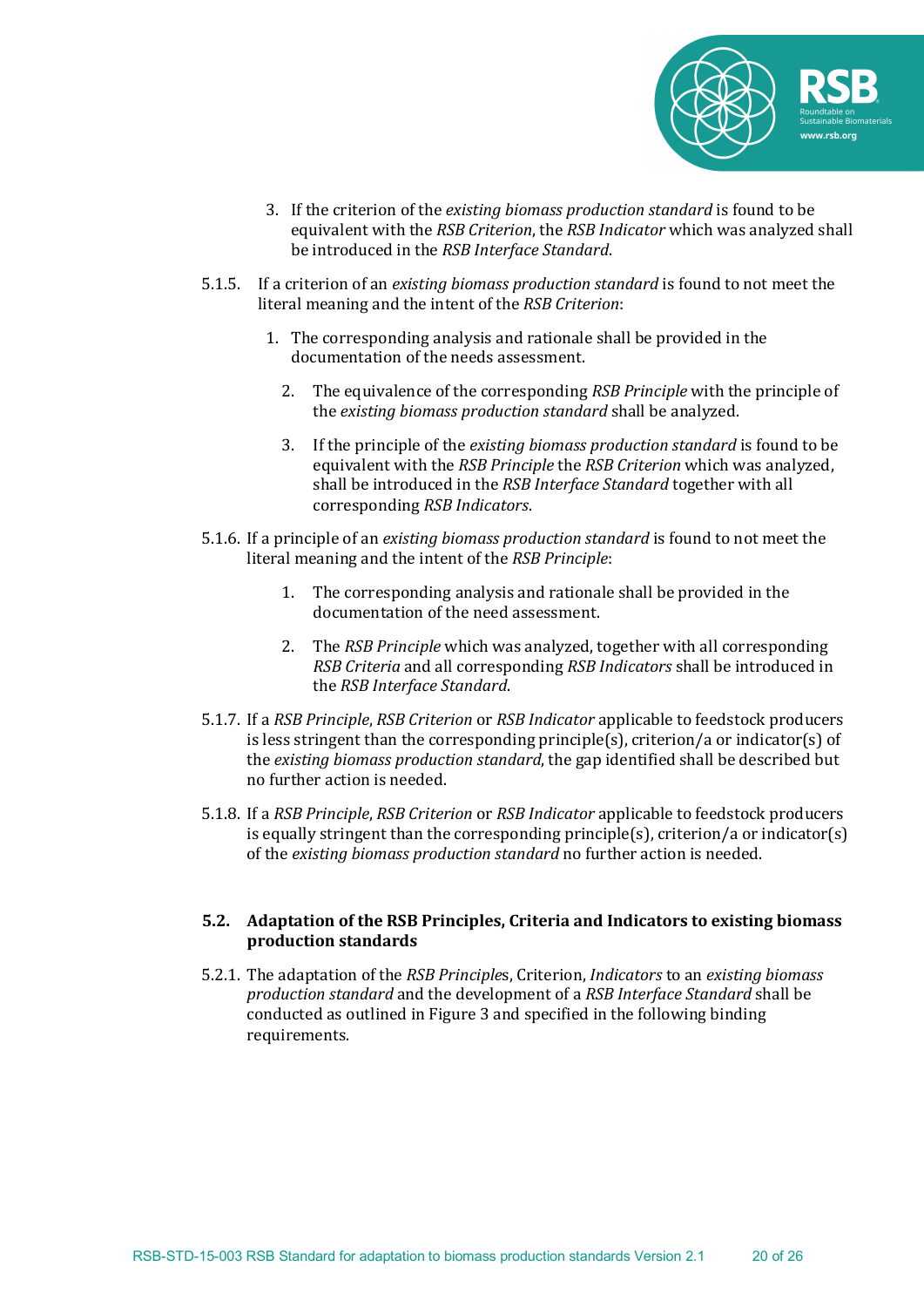

- Figure 3: Schematic overview of the adaptation of the *RSB Principles, Criteria* and *Indicators* and development of the *RSB Interface Standard* 
	- 5.2.2. The *RSB Interface Standard* shall be limited to those *RSB Principle*s, *RSB Criteria* and *RSB Indicators* that, as documented in the needs assessment, are not fully met by the requirements of the *existing biomass production standard*.
	- 5.2. 3. If the gap identified is limited to one or more indicators, the corresponding *RSB* Indicator(s) shall be integrated in the *RSB Interface Standard*
	- 5.2.4. If the gap identified is limited to one or more criteria, the corresponding *RSB Criteria* and all related *RSB Indicators* shall be integrated in the *RSB Interface Standard.*
	- 5.2.5. If the gap identified is concerns one or more principles the corresponding *RSB Principle* and all related *RSB Criteria* as well as all related *RSB Indicators* shall integrated in the *RSB Interface Standard*.
	- 5.2.6. The *RSB Interface Standard* shall include the full wording of all *RSB Principles*, *RSB Criteria* and *RSB Indicators* necessary to cover the gap identified in the same order as they are prescribed in the *RSB Principles* & *Criteria* and the *RSB Indicators*.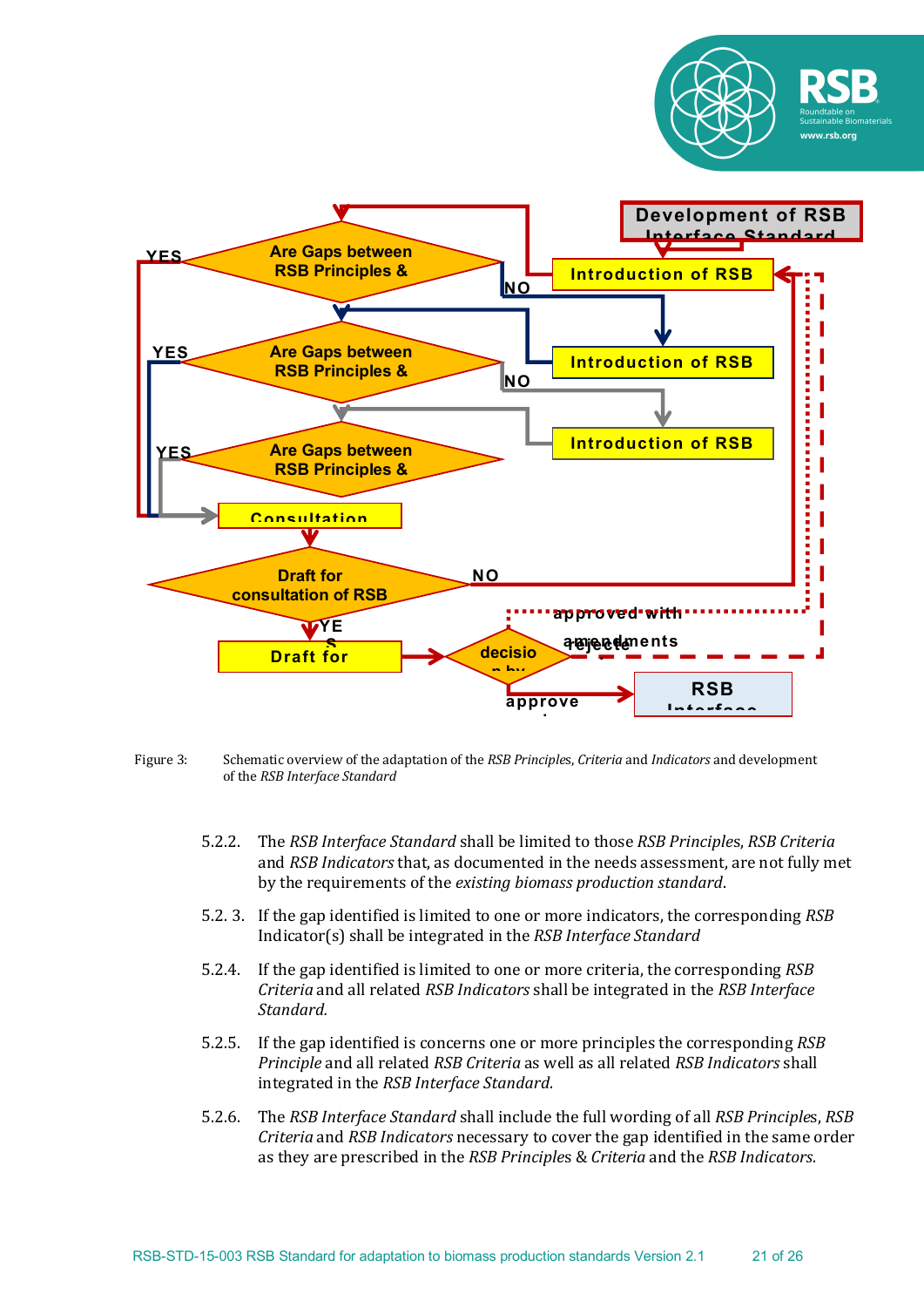

- 5.2.7. *RSB Principles, Criteria* and/or *Indicators* may include guidance notes to help participating operators, accreditation bodies, certification bodies, auditors or others in using the *RSB Interface Standard*. In all cases the *RSB Interface Standard* shall state that guidance or applicability notes shall not be normative.
- 5.2.8. *RSB Principles, Criteria* and/or *Indicators* may include references to supplementary standards or documents (e.g. best practice guidelines) developed by external third parties. Such references shall specify clearly whether compliance with any additional requirements is normative.
- 5.2.9. *RSB Principles, Criteria* and/or *Indicators* shall comply with the latest versions of all approved *RSB* Standards.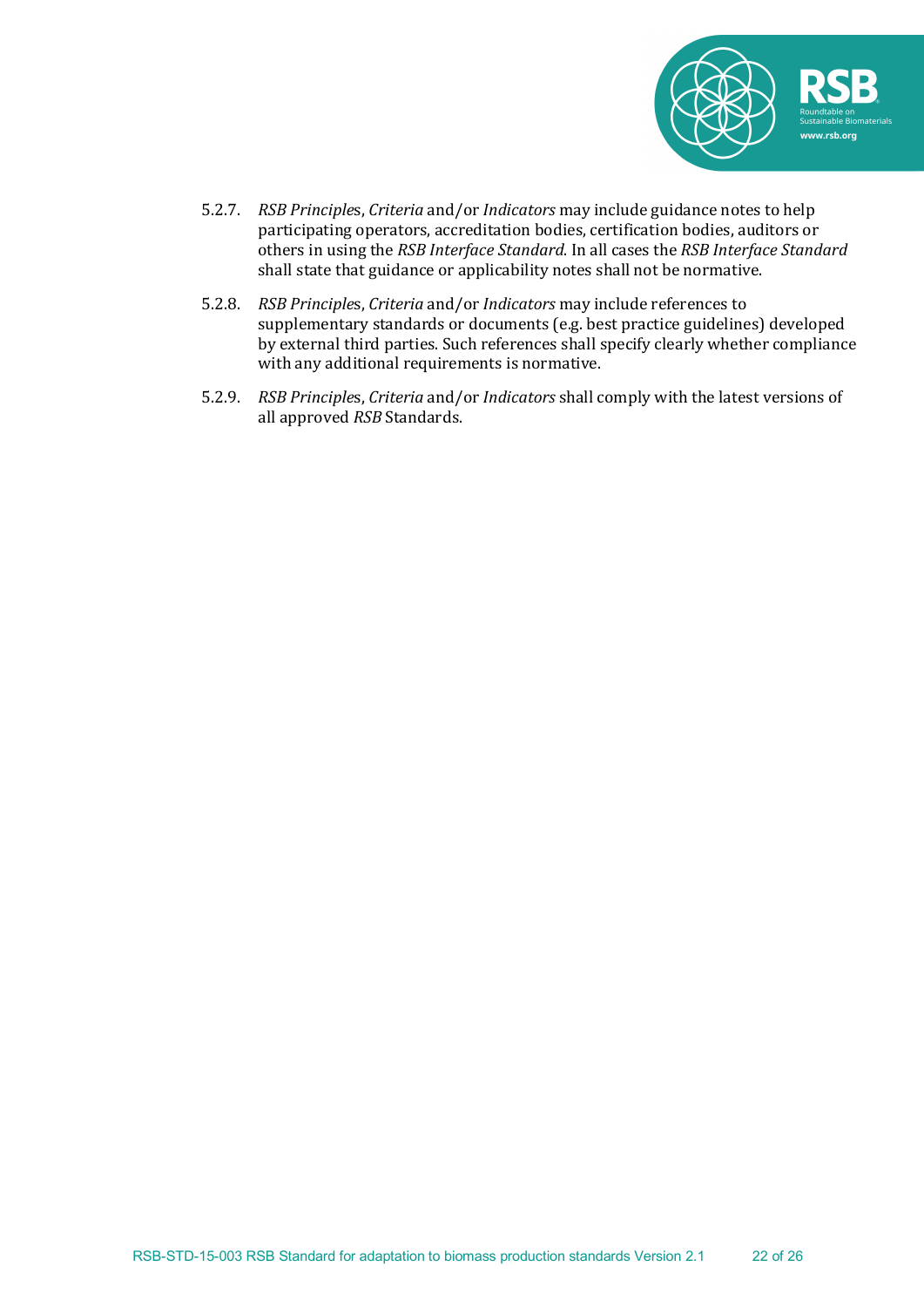

#### **Annex A**

## **Requirements for the written proposal for development of a RSB Interface Standard**

The written proposal for the development of a *RSB Interface Standard* shall:

- 1. Specify the aims and objectives of the *RSB Interface Standard*, including the benefits related to credibility, integrity and efficiency.
- 2. Define the *existing biomass production standard* in relation to which the *RSB Interface Standard* is proposed. The scope of the existing standard as well as the scope of the *RSB Interface Standard* shall be outlined.
- 3. Describe the *existing biomass production standard*, covering at least the following information:
	- 1. Name of the standard, version, year of development and *effective date*,
	- 2. Intent and scope of the standard.
	- 3. Name of the standard setting organization,
	- 4. Governance structure of the standard setting organization,
	- 5. Standard setting process, especially *stakeholder* consultation,
	- 6. Standard maintenance and revision process,
	- 7. Name of accreditation bodies.
	- 8. Names of certification bodies,
	- 9. Certification process,
	- 10. Number of certificates.
	- 11. Volume of biomass produced under certificate.
- 4. Include the documentation of the needs assessment (see section 5.1 Needs assessment for the development of a RSB *Interface Standard*).
- 5. State that the proposed *RSB Interface Standard* will be developed in compliance with the ISEAL Code of Good Practice for Setting Environmental and Social Standards.
- 6. Demonstrate that technical expertise and experience required for setting international standards are available to be engaged
- 7. Detail the process for development of a *RSB Interface Standard*. The detailed description of the process shall include specific results and milestones as well as indicators to measure progress towards achievement of the results and milestones, and how these results, milestones and indicators will address the necessity for the development of a *RSB Interface Standard*.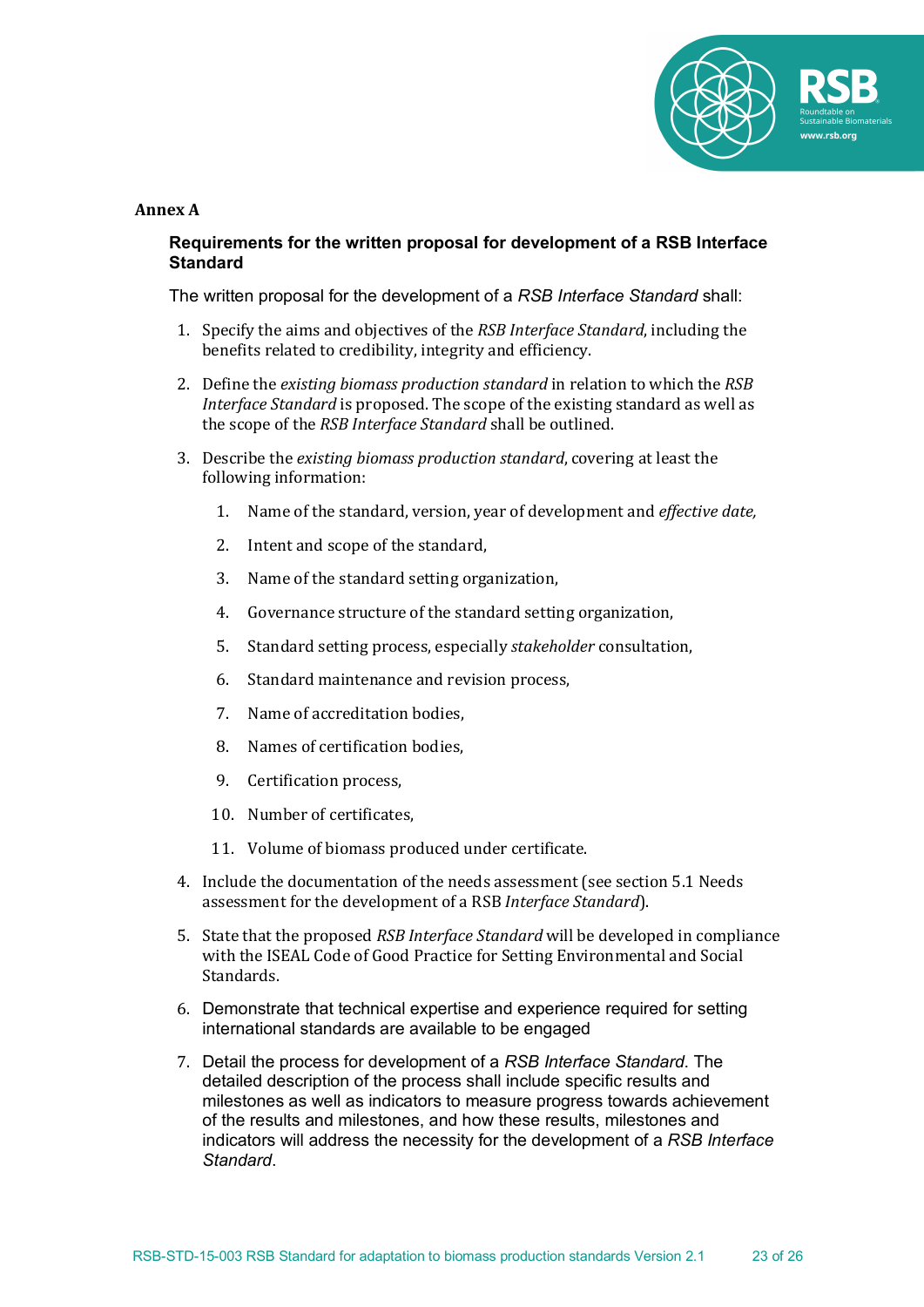

- 8. Detail how the *RSB Interface Standard* will be maintained in the long term, if they are formally adopted by the *RSB*. This maintenance in the long term shall include:
	- 1. monitoring whether the *RSB Interface Standard* achieves the intended objectives,
	- 2. monitoring the development of the *existing biomass production standard* in terms of relevance, integrity and credibility,
	- 3. monitoring of the political, legal, customary and/or technical social, environmental, cultural, ethical and/or economic effects of the *RSB Interface Standard* on *stakeholder*s and *constituent*s,
	- 4. conduct of periodic revision of the *RSB Interface Standard* in intervals of no more than 5 years,
	- 5. responding to requests for clarification and additional information (e.g. guidance and advice) related to the implementation of the *RSB Interface Standard.*
- 9. Detail the governance and management structures which will be formally responsible for implementing the process for the development of the *RSB Interface Standard*.
- 10. Specify a tentative financial plan for the process for the development of the *RSB Interface Standard*. The tentative financial plan shall include an estimation of the overall costs and an estimation of the costs which will need to be incurred by the *RSB* for accompanying the process.
- 11. Include in the tentative financial plan tentative/prospective sources **and** commitments for providing the necessary financial resources.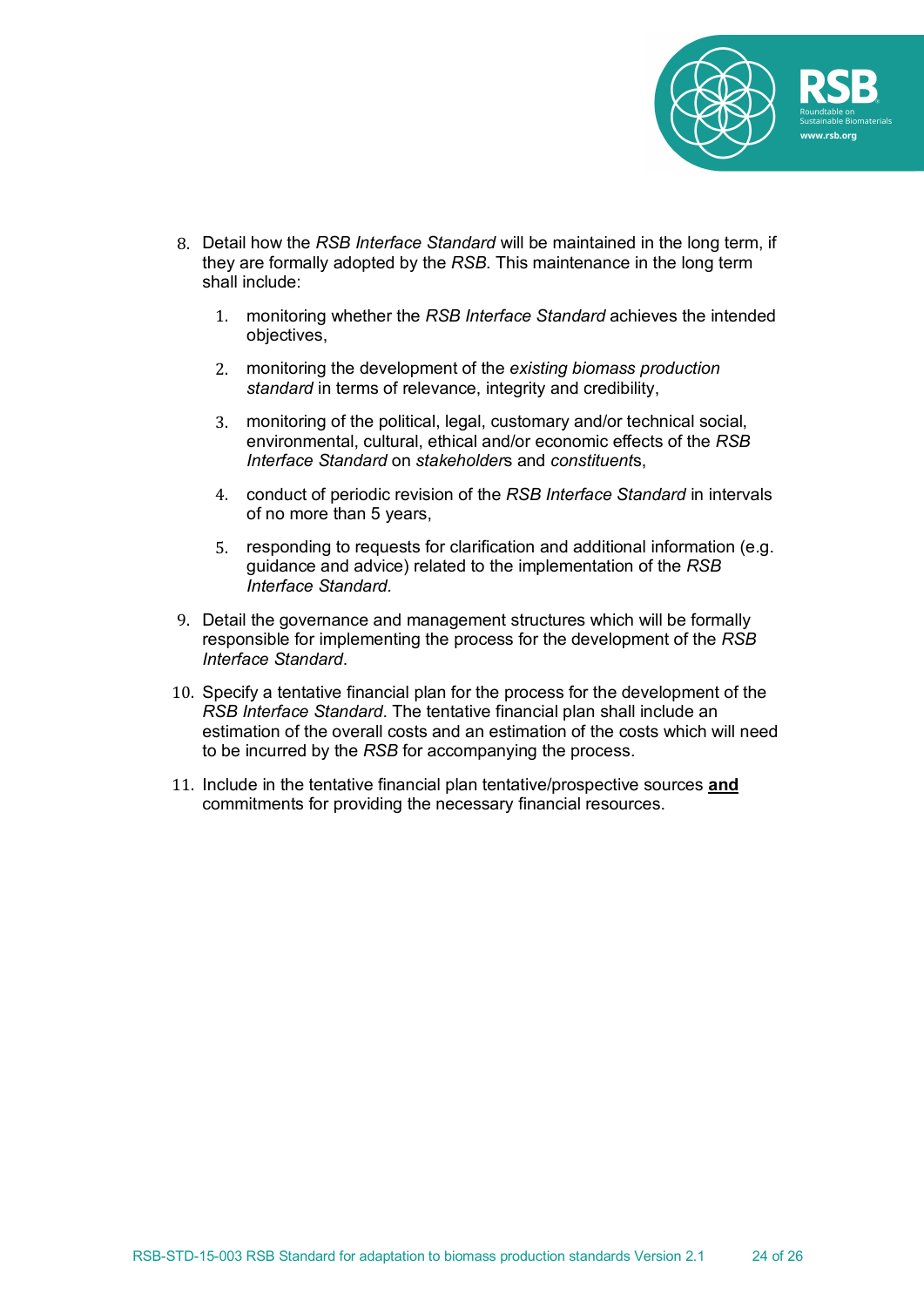

#### **Annex B**

## **Requirements for the written proposal for recognition of an existing biomass production standard**

The written proposal for the recognition of an *existing biomass production standard* as technically equivalent to the requirements of the *RSB Principle*s & *Criteria* applicable to feedstock producers shall:

- 1. Specify the aims and objectives of the recognition of the existing standards, including the benefits related to credibility, integrity and efficiency.
- 2. Describe the *existing biomass production standard*, covering at least the following information
	- 1. Name of the standard, version, year of development and *effective date*,
	- 2. Intent and scope of the standard,
	- 3. Name of the standard setting organization,
	- 4. Governance structure of the standard setting organization,
	- 5. Standard setting process, especially *stakeholder* consultation,
	- 6. Standard maintenance and revision process,
	- 7. Name of accreditation bodies.
	- 8. Names of certification bodies.
	- 9. Certification process,
	- 10. Number of certificates.
	- 11. Volume of biomass produced under certificate.
- 3. Include the documentation of the needs assessment (see section 5.1 Needs assessment for a *RSB Interface Standard*).
- 4. Detail how the technical equivalence of the *existing biomass production standard* will be monitored in the long term, if it is recognized by *RSB*. This monitoring in the long term shall include:
	- 1. monitoring the development of the *existing biomass production standard* in terms of relevance, integrity and credibility,
	- 2. monitoring of the political, legal, customary and/or technical social, environmental, cultural, ethical and/or economic effects of the *existing biomass production standard* on *stakeholder*s and *constituent*s,
	- 3. conduct of periodic re-assessment of the existing biomass production standard against the *RSB Principle*s & *Criteria* applicable to feedstock producers in intervals of no more than 5 years.